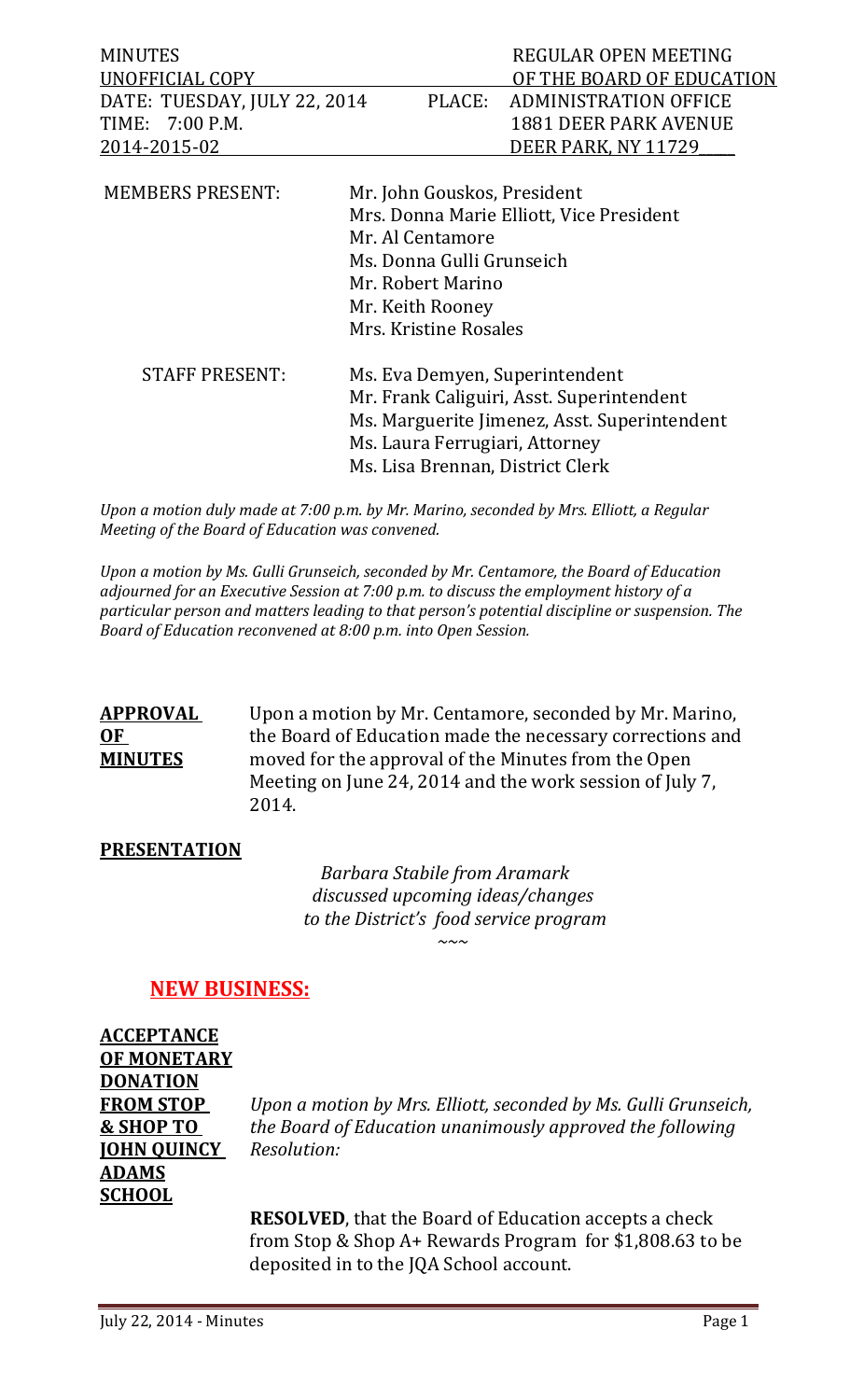## **2014/2015 CAPITAL** *Upon a motion by Mr. Rooney, seconded by Mr. Centamore,*  **IMPROVEMENT** *the Board of Education unanimously approved the following* **PROGRAM** *Resolution:* **(SEQRA)**

State Environment Quality Review Notice of Determination of Non-Significance

WHEREAS, the Board of Education of the **DEER PARK UFSD** is the lead agency under the State Environmental Quality Review Process for the purpose of required determinations respecting the proposed Capital Improvement Projects as follows:

**Robert Frost MS- Reconstruction of 1 existing home & careers classroom. Work will include demolition, electric, plumbing, HVAC, cabinetry and finishes John Q. Adams Primary School- Replacement of existing PA system John F Kennedy Elementary School- Vinyl asbestos floor tile removed and installation of new VCT and cove base in existing classroom spaces Deer Park HS- Re-grout existing indoor swimming pool**

WHEREAS, in 1995, amendments were made to the SEQRA Regulation (Part 617) to classify projects, which will be excluded from the requirements for the preparation of an Environmental Impact Statement (Type II Actions). The projects mentioned above are now classified as Type II Actions as determined by 6NYCRR§617.5 and

WHEREAS, these projects fall under the following categories:

- A. Routine Maintenance and Repair 6NYCRR§617.5 (c)(1): Maintenance or repair involving no substantial change in an existing facility.
- B. Replace or Rehabilitation 6NYCRR§617.5 (c)(2): replacement or rehabilitation or reconstruction of a structure of facility, in kind, on the same site, unless the work excess a threshold for a Type I action in 6NYCRR§617.4.

THEREFORE, as the lead agency for the SEQRA determination, all the above referenced projects fall under Categories "A" or "B" above. The procedure for Type II Actions, with regard to the SEQRA Process for Capital Projects noted above is "No Additional Required Action under 6NYCRR§617.5(a)".

# **MACBOOK BUYBACK** *Resolution:* **VENDOR**

**RESALE** *Upon a motion by Ms. Gulli Grunseich, seconded by Mr. Marino,*  **TO** *the Board of Education unanimously approved the following*

> **RESOLVED,** that the Board of Education accept the proposal for the resale of approximately 500 Macbooks and chargers as they are unrepairable and obsolete.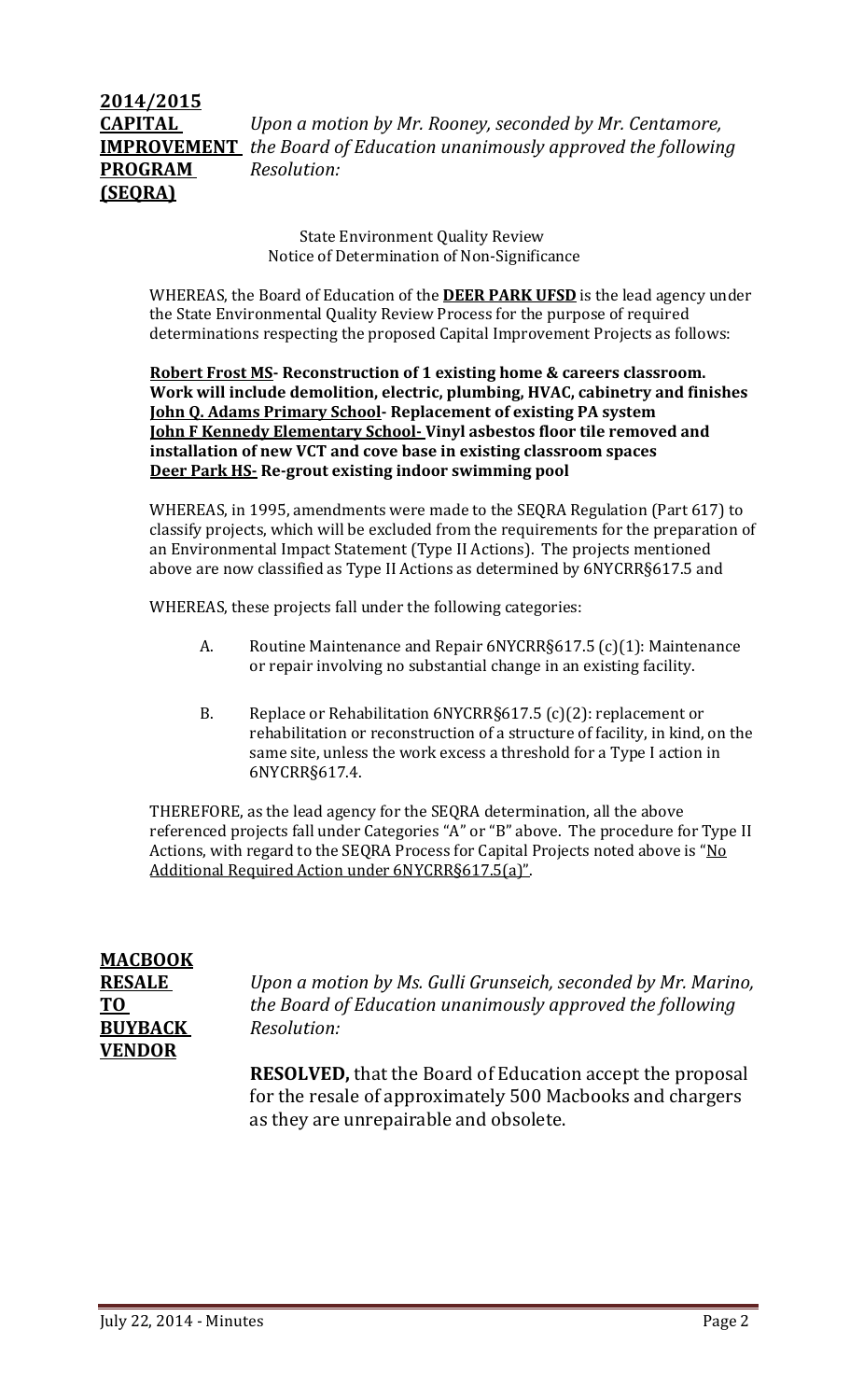**APPROVAL** *Upon a motion by Mrs. Elliott, seconded by Mr. Rooney, the*  **OF** *Board of Education unanimously approved the following*  **SCHEDULES** *Schedules collectively:*

## **NON-INSTRUCTIONAL**

#### **SCHEDULE -- CS --CHANGE OF SALARY/ STATUS (Non-Instructional)**

#### **Concetta Bertelle**

District Office Personnel Secretary<br>Step 13 Salary/Step: Effective 7/1/2014 Correction from \$55,292 to \$55,678

#### **Lisa Brennan**

| District Office |                |
|-----------------|----------------|
| Position:       | District Clerk |
| Salary/Step:    | \$47,232.84    |
| Effective       | 7/1/2014       |
|                 |                |

#### **Kirk Gostkowski**

Memorial<br>Position: Director of Facilities III Salary/Step: 135,663.36<br>Effective 7/1/2014 Effective

#### **Jeanne-Marie Kavanagh**

Deer Park High School<br>Position: Swimm **Swimming Pool Manager** Salary/Step: 47,987.48<br>Effective 7/1/2014  $7/1/2014$ 

#### **Janet Metzler**

District Office Confidential Secretary<br>65,173.56 Salary/Step: Effective 7/1/2014

#### **SCHEDULE -- NN --APPOINTMENTS (Non-Instructional)**

## **Carol Ottersen**

District Office Position: Clerk Typist<br>Salary/Step: \$ Salary/Step: \$40,694 Step 1<br>Effective 8/1/2014  $8/1/2014$ Salary prorated at \$37,250

#### **SCHEDULE -- NNPS --PER DIEM SUBSTITUTES (Non-Instructional)**

## **Christine Bove**

District Wide Substitute Non-Instructional Aide<br>\$8.00/day Salary/Step:<br>Effective  $9/1/2014$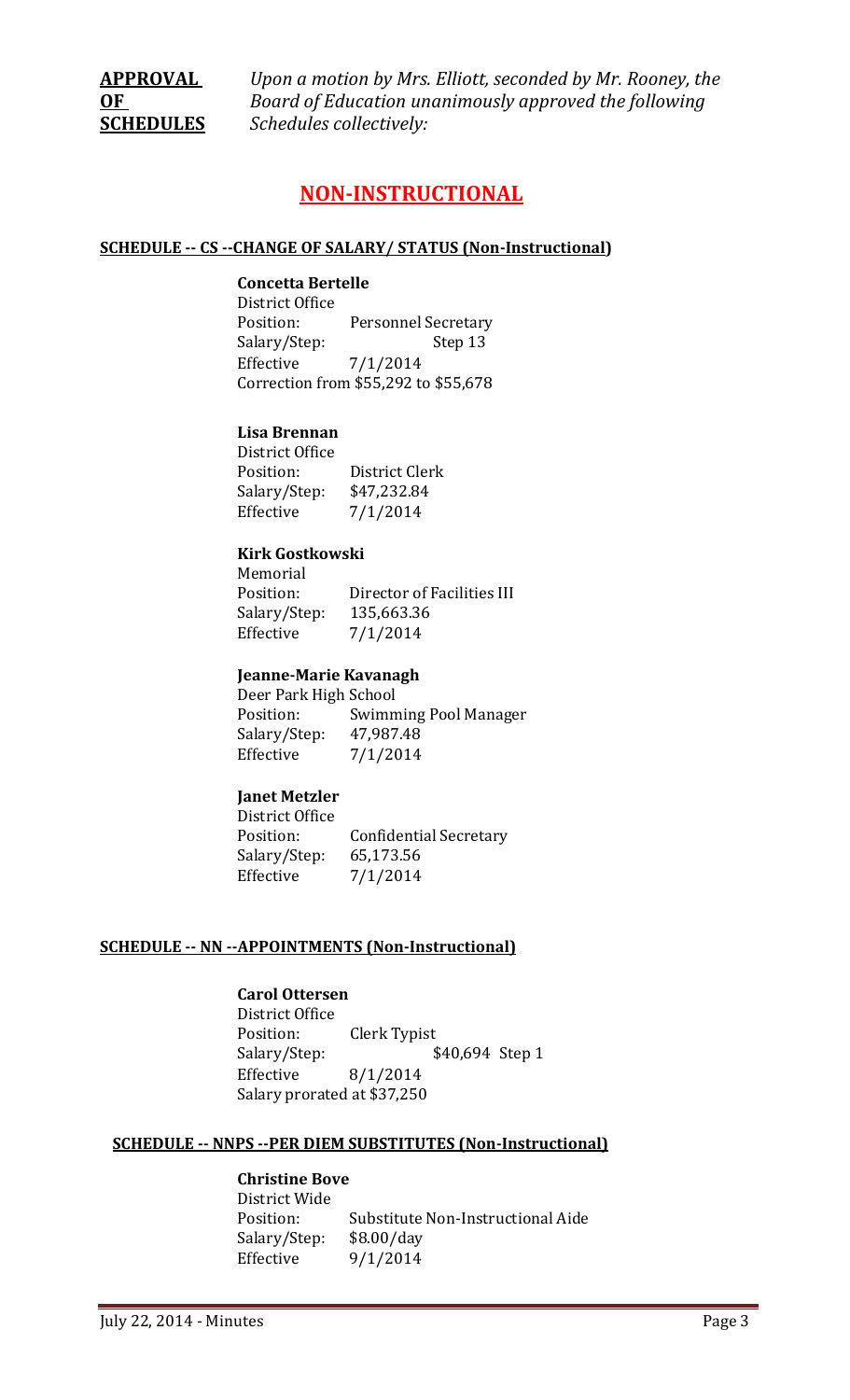## **Alison Lacoff**

District Wide Substitute Non-Instructional Aide<br>\$8.00/hr Salary/Step:<br>Effective 9/1/2014

#### **Barbara O'Sullivan**

District Wide Substitute Non-Instructional Aide<br>\$8.00/hr Salary/Step:<br>Effective  $9/1/2014$ 

## **Darlene Piazza**

District Wide Substitute Non-Instructional Aide<br>\$8.00/hr Salary/Step:<br>Effective Effective 9/1/2014

#### **Geraldine Skelton**

District Wide Substitute Non-Instructional Aide<br>\$8.00/hr Salary/Step:<br>Effective  $9/1/2014$ 

#### **SCHEDULE -- NNS --REGULAR (PERMANENT) SUBSTITUTES (Non-Instructional)**

## **Jean Skaalerud**

District Wide Permanent Substitute Float Nurse<br>\$150/day Salary/Step:<br>Effective Effective 9/1/2014 - 6/30/2015

## **SCHEDULE -- OO --RESIGNATIONS / RETIREMENTS / REMOVALS / TERMINATIONS (Non-Instructional)**

## **Milady Bonilla**

Transportation<br>Position: **Bus Driver** Salary/Step: Effective 6/30/2014 Termination. No outstanding obligation to the district.

## **Ina Holmes**

Transportation<br>Position: **Bus Driver** Salary/Step:<br>Effective Effective 6/30/2014 Termination. No outstanding obligation to the district.

#### **SCHEDULE -- TPA --TEMPORARY ASSIGNMENT (Non-Instructional)**

#### **Cheryl Anderson**

Transportation Summer School Bus Aide<br>\$13.03/hr Salary/Step: Effective 7/7/2014 - 8/15/2014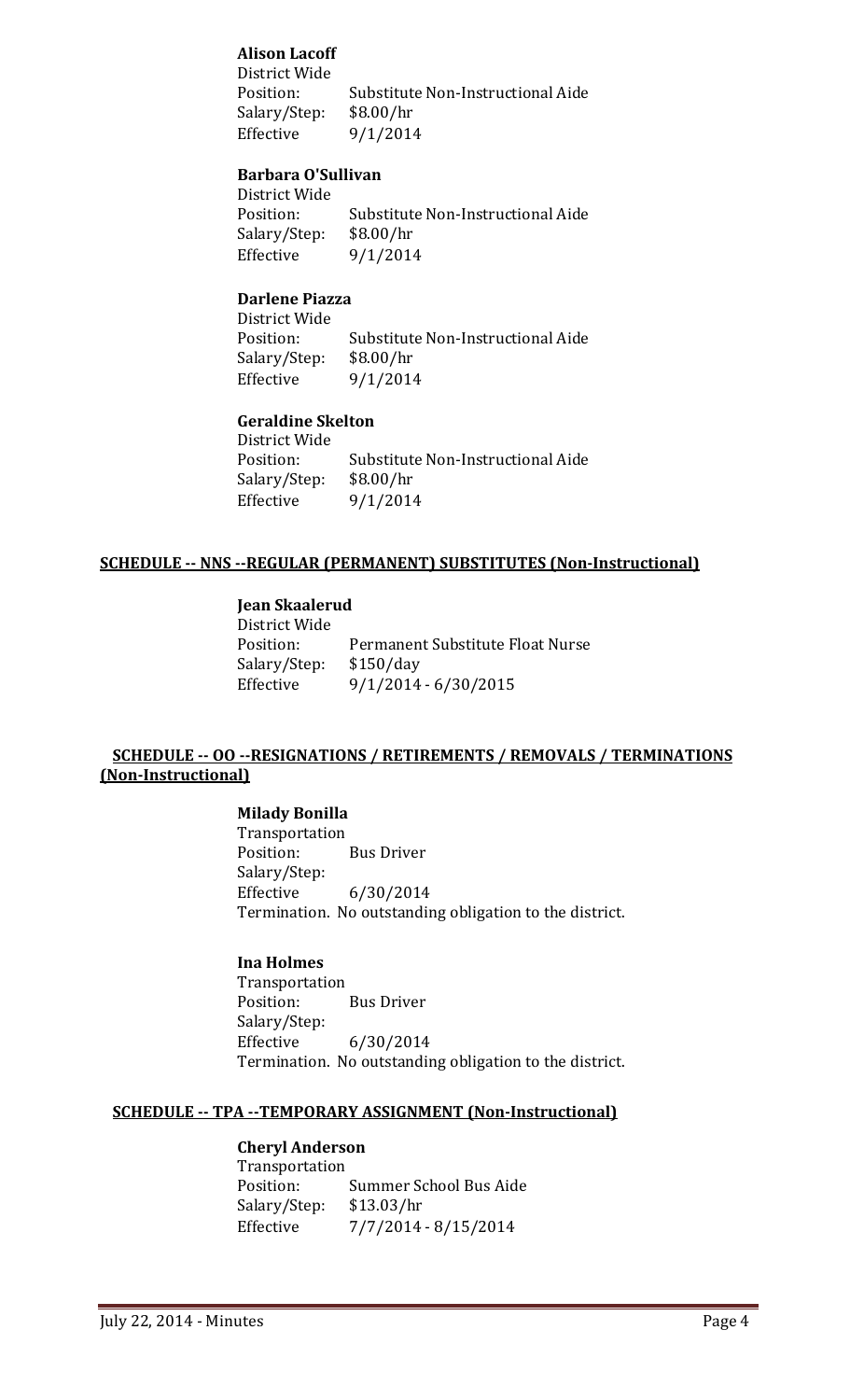#### **Erin Annarumma**

Transportation Summer School Bus Aide<br>\$13.82/hr Salary/Step:<br>Effective Effective 7/7/2014 - 8/15/2014

## **Lucy Benivegna**

Transportation Summer School Bus Aide<br>\$17.26/hr Salary/Step:<br>Effective Effective 7/7/2014 - 8/15/2014

#### **Dorota Bosenbeck**

| Transportation |                        |
|----------------|------------------------|
| Position:      | Summer School Bus Aide |
| Salary/Step:   | \$15.04/hr             |
| Effective      | 7/7/2014 - 8/15/2014   |

## **Christine Bove**

Transportation<br>Position: Substitute Summer School Bus Aide<br>\$8.00/hr Salary/Step:<br>Effective Effective 7/7/2014 - 8/15/2014

## **Victoria Brennan**

| Transportation         |
|------------------------|
| Summer School Bus Aide |
| \$17.26/hr             |
| 7/7/2014 - 8/15/2014   |
|                        |

## **Luis Chamaidan**

Transportation<br>Position: Summer School Bus Aide<br>\$13.82/hr Salary/Step:<br>Effective Effective 7/7/2014 - 8/15/2014

## **Janice Crandall**

Transportation<br>Position: Summer School Bus Aide<br>\$17.26/hr Salary/Step:<br>Effective Effective 7/7/2014 - 8/15/2014

#### **Josephine Gambale**

Transportation<br>Position: Summer School Bus Aide<br>\$17.26/hr Salary/Step:<br>Effective Effective 7/7/2014 - 8/15/2014

## **Anne Gisbert**

Transportation<br>Position: Summer School Bus Aide<br>\$17.26/hr Salary/Step:<br>Effective Effective 7/7/2014 - 8/15/2014

#### **Barbara Goemans** Transportation

| Transportation |                        |
|----------------|------------------------|
| Position:      | Summer School Bus Aide |
| Salary/Step:   | \$18.95/hr             |
| Effective      | 7/7/2014 - 8/15/2014   |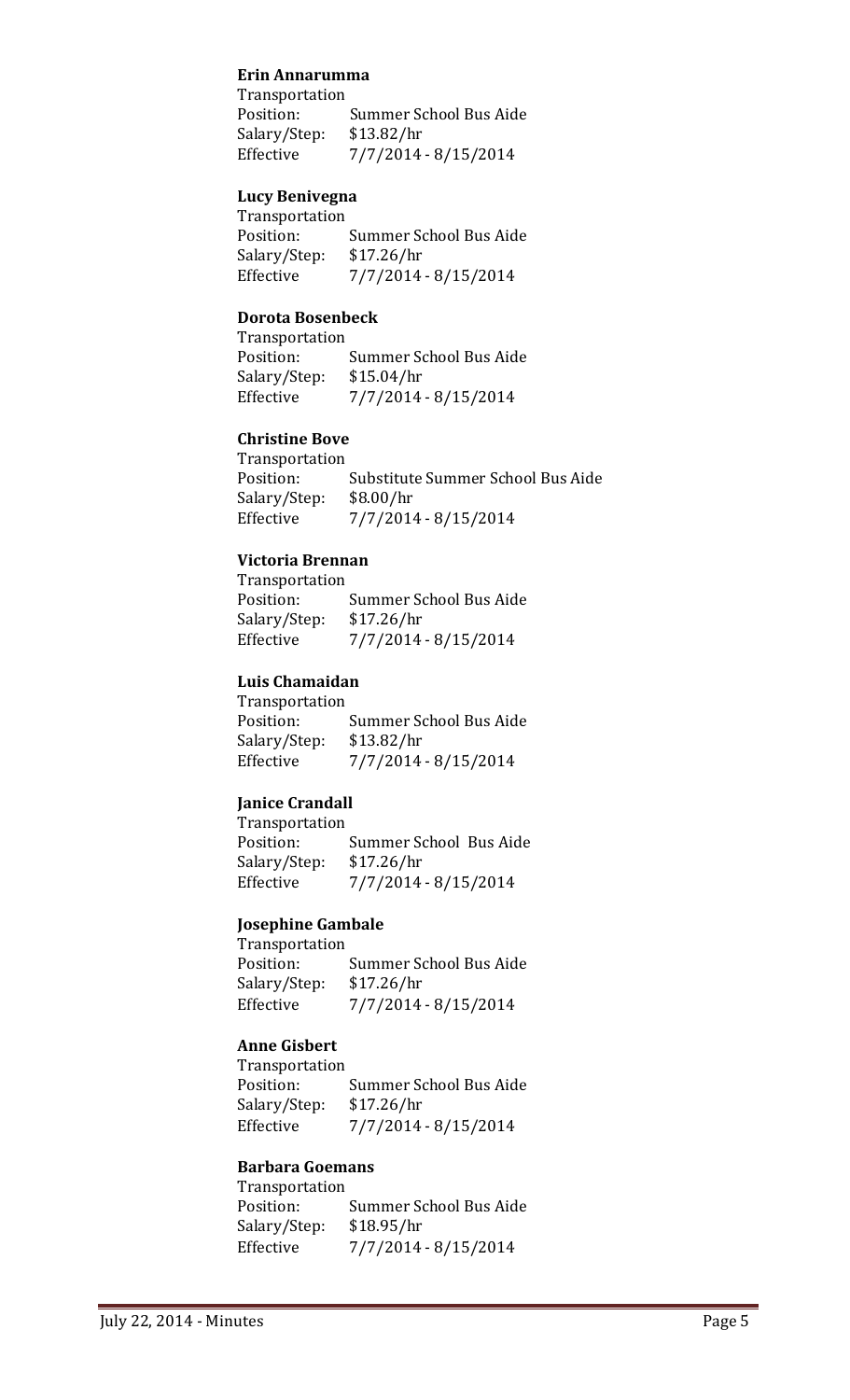## **Susan Grabhorn**

Transportation Summer School Bus Aide<br>\$17.26/hr Salary/Step:<br>Effective Effective 7/7/2014 - 8/15/2014

## **Monique Hornik**

John F Kennedy Intermediate School<br>Position: Summer School Nurs Summer School Nurse<br>\$38.50/hr Salary/Step:<br>Effective Effective 7/23/2014 - 8/1/2014 4 hours/day, 5 days/week ALSO WORKING 8/11/14-8/15/14

#### **Helene Horodnicki**

John F Kennedy Intermediate School<br>Position: Summer School Nurs Summer School Nurse<br>\$39.66/hr Salary/Step:<br>Effective Effective 7/7/2014 - 7/22/2014 4 hours/day, 5 days/week

### **Elaine Justic**

| Transportation         |
|------------------------|
| Summer School Bus Aide |
| \$17.26/hr             |
| 7/7/2014 - 8/15/2014   |
|                        |

#### **David Lewis**

|              | John F Kennedy Intermediate School |
|--------------|------------------------------------|
| Position:    | Summer School Security Guard       |
| Salary/Step: | \$17/hr                            |
| Effective    | 7/7/2014 - 8/15/2014               |

## **Nancy Liston**

| Transportation |                        |
|----------------|------------------------|
| Position:      | Summer School Bus Aide |
| Salary/Step:   | \$18.95/hr             |
| Effective      | 7/7/2014 - 8/15/2014   |
|                |                        |

## **David Lopez**

John F Kennedy Intermediate School<br>Position: Substitute Summer S Substitute Summer School Security Guard<br>\$17/hr Salary/Step:<br>Effective Effective 7/7/2014 - 8/15/2014

## **Clare Merkle**

Transportation<br>Position: Summer School Bus Aide<br>\$17.26/hr Salary/Step:<br>Effective Effective 7/7/2014 - 8/15/2014

#### **Debra Mulqueen**

John F Kennedy Intermediate School<br>Position: Summer School Nurs Summer School Nurse<br>\$37.37/hr Salary/Step:<br>Effective  $8/4/2014 - 8/8/2014$ 4 hours/day, 5 days/week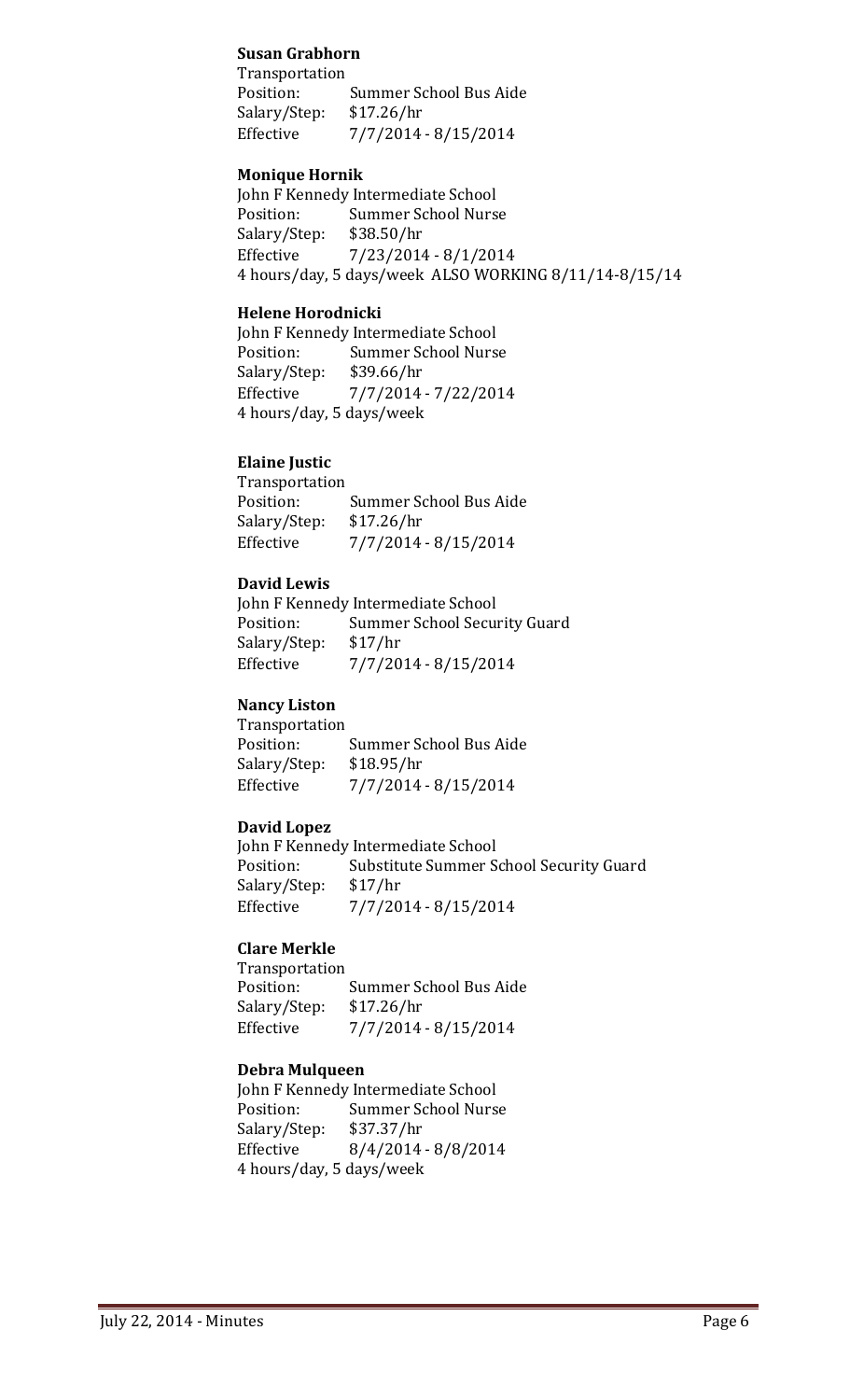## **Tammie Negri**

Transportation Summer School Bus Aide<br>\$15.04/hr Salary/Step:<br>Effective Effective 7/7/2014 - 8/15/2014

## **Kathy Ohanian**

Transportation<br>Position: Summer School Bus Aide<br>\$15.04/hr Salary/Step:<br>Effective Effective 7/7/2014 - 8/15/2014

## **Barbara O'Sullivan**

Transportation<br>Position: Substitute Summer School Bus Aide<br>\$8.00/hr Salary/Step:<br>Effective Effective 7/7/2014 - 8/15/2014

## **Diane Papeo**

| Transportation |                        |
|----------------|------------------------|
| Position:      | Summer School Bus Aide |
| Salary/Step:   | \$17.26/hr             |
| Effective      | 7/7/2014 - 8/15/2014   |

## **Roselynn Reffi**

| Transportation |                        |
|----------------|------------------------|
| Position:      | Summer School Bus Aide |
| Salary/Step:   | \$13.82/hr             |
| Effective      | 7/7/2014 - 8/15/2014   |

## **Pearl Rogers**

| Transportation         |
|------------------------|
| Summer School Bus Aide |
| \$17.26/hr             |
| 7/7/2014 - 8/15/2014   |
|                        |

## **Renee Russo**

| Position:                  | Summer School Bus Aide |
|----------------------------|------------------------|
| \$13.82/hr<br>Salary/Step: |                        |
| Effective                  | 7/7/2014 - 8/15/2014   |

## **Jose Seda**

John F Kennedy Intermediate School<br>Position: Summer School Secu Summer School Security Guard<br>\$17/hr Salary/Step: Effective 7/7/2014 - 8/15/2014

## **Kimberly Shea**

Transportation Summer School Bus Aide<br>\$18.95/hr Salary/Step:<br>Effective Effective 7/7/2014 - 8/15/2014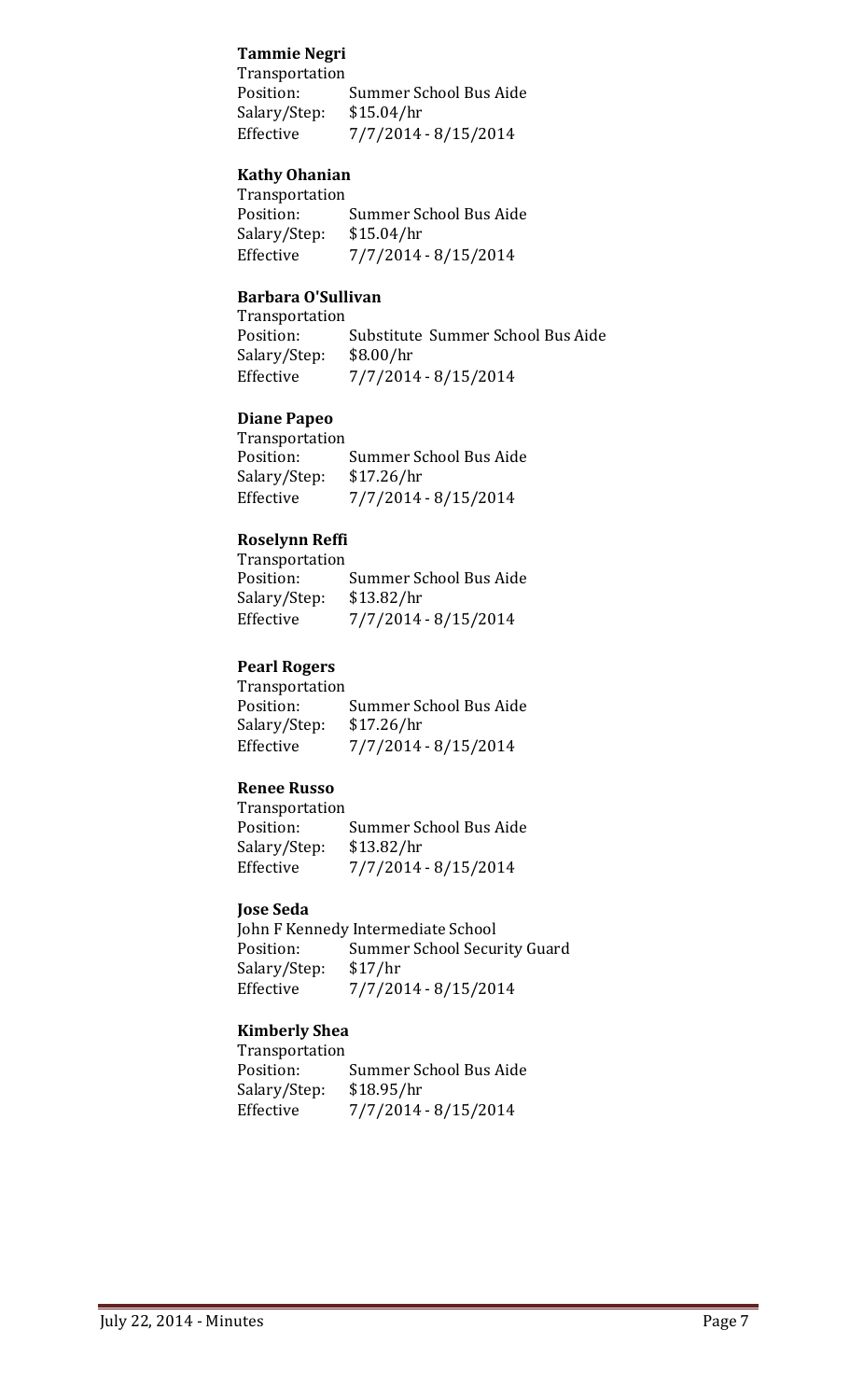### **SCHEDULE -- TRN --TRANSFERS (Non-Instructional)**

## **Heather Viola**

John F Kennedy Intermediate School<br>Position: Non-Instructional Aid Non-Instructional Aide Salary/Step:<br>Effective 9/1/2014 Transfer from MM to JFK (change from 3.5 to 2.5 café aide due to excessing and seniority rights)

## **INSTRUCTIONAL**

#### **SCHEDULE -- CSS --CHANGE OF STATUS / SALARY (Instructional)**

#### **Frank Caliguiri**

District Office<br>Position: **Assistant Superintendent** Salary/Step: \$177,085.17<br>Effective 7/1/2014  $7/1/2014$ 

## **Keith Fasano**

Deer Park High School<br>Position: Long T Position: Long Term Sub (LR) .8 English Teacher<br>Salary/Step: \$56,516 MA/Step 1 Salary/Step: \$56,516 MA/Step 1<br>Effective 5/30/2014 - 6/30/2014 Effective 5/30/2014 - 6/30/2014 Salary correction based on MA/Step 1 (Salary prorated at \$4,747)

#### **Marguerite Jimenez**

District Office Assistant Superintendent<br>\$164,000 Salary/Step: Effective 7/1/2014

## **Ian Kyranakis**

Deer Park High School Position: Varsity Head Girls Soccer Coach<br>Salary/Step: \$6,892.16 11 U 11 Units/Step 5+ Effective 8/25/2014 - 11/8/2014 Correction of Units/Salary

## **Kyle McCourt**

Deer Park High School<br>Position: 7 Art/ Position: .7 Art/.2 Technology Teacher<br>Salary/Step: \$85,900 MA75/S Salary/Step: \$85,900 MA75/Step 11<br>Effective 9/1/2014 - 6/30/2015  $9/1/2014 - 6/30/2015$ Salary prorated at \$77,310 HS/JFK

## **Ariel Miano**

Deer Park High School<br>Position: Long T Position: Long Term Sub (LR) Math Teacher<br>Salary/Step: \$56,285 BA/Step 1 \$56,285 BA/Step 1 Effective 9/1/2014 - 1/28/2015 Corrected salary and step. Salary prorated at \$28,143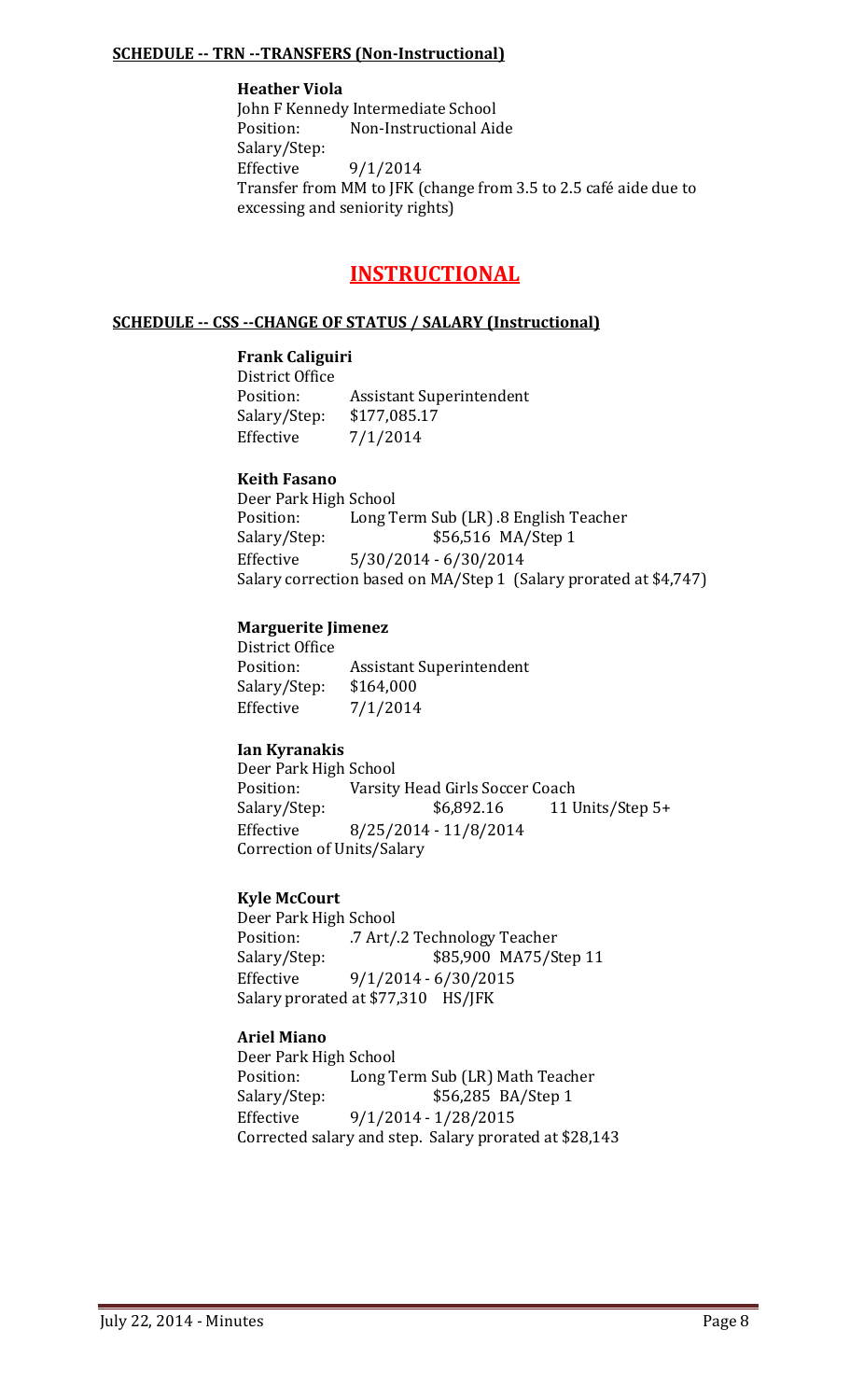## **SCHEDULE -- N --PROBATIONARY TEACHER (Instructional)**

## **Heather Ciurleo**

John F Kennedy Intermediate School<br>Position: Probationary Special Position: Probationary Special Education Teacher<br>Salary/Step: \$61,524 MA/Step 1 Salary/Step: \$61,524 MA/Step 1<br>Effective 9/1/2014 - 8/31/2017 Effective 9/1/2014 - 8/31/2017

#### **Maria Devitt**

Deer Park High School Position: Probationary Special Education Teacher<br>Salary/Step: \$61,524 MA/Step 1 \$61,524 MA/Step 1 Effective 9/1/2014 - 8/31/2017 SPLIT CODES: (.5) 2250.150 / (.5) F2250.150.14.02

#### **Lisa Meyer**

May Moore School<br>Position: Pro Position: Probationary Special Education Teacher<br>Salary/Step: \$61,524 MA/Step 1 Salary/Step: \$61,524 MA/Step 1<br>Effective 9/1/2014 - 8/31/2017 Effective 9/1/2014 - 8/31/2017

#### **Laura Valente**

Robert Frost Middle School<br>Position: Probationar Position: Probationary Special Education Teacher<br>Salary/Step: \$67,251 MA/Step 5 Salary/Step: \$67,251 MA/Step 5<br>Effective 9/1/2014 - 8/31/2015 Effective 9/1/2014 - 8/31/2015

#### **SCHEDULE -- NPS --PER DIEM SUBSTITUTES (Instructional)**

#### **Patricia Skjoldahl**

District Wide Per-Diem Substitute Teacher<br>\$100/day Salary/Step:<br>Effective Effective 9/1/2014 Certifications: Health, Home Economics

## **Nancy Wolman**

District Wide Per-Diem Substitute Teacher<br>\$100/day Salary/Step:<br>Effective Effective 9/1/2014

#### **SCHEDULE -- NS --PERMANENT SUBSTITUTES (Instructional)**

#### **Paula Behrens**

Deer Park High School .3 Permanent Substitute Teacher Salary/Step: \$115/day Effective 9/1/2014 - 6/30/2015 Salary prorated at \$34.50/day

## **Melissa Fulgenzi**

May Moore School<br>Position: Per Permanent Substitute Teacher<br>\$115/day Salary/Step:<br>Effective Effective 9/1/2014 - 5/31/2015 (D. LaPlaca)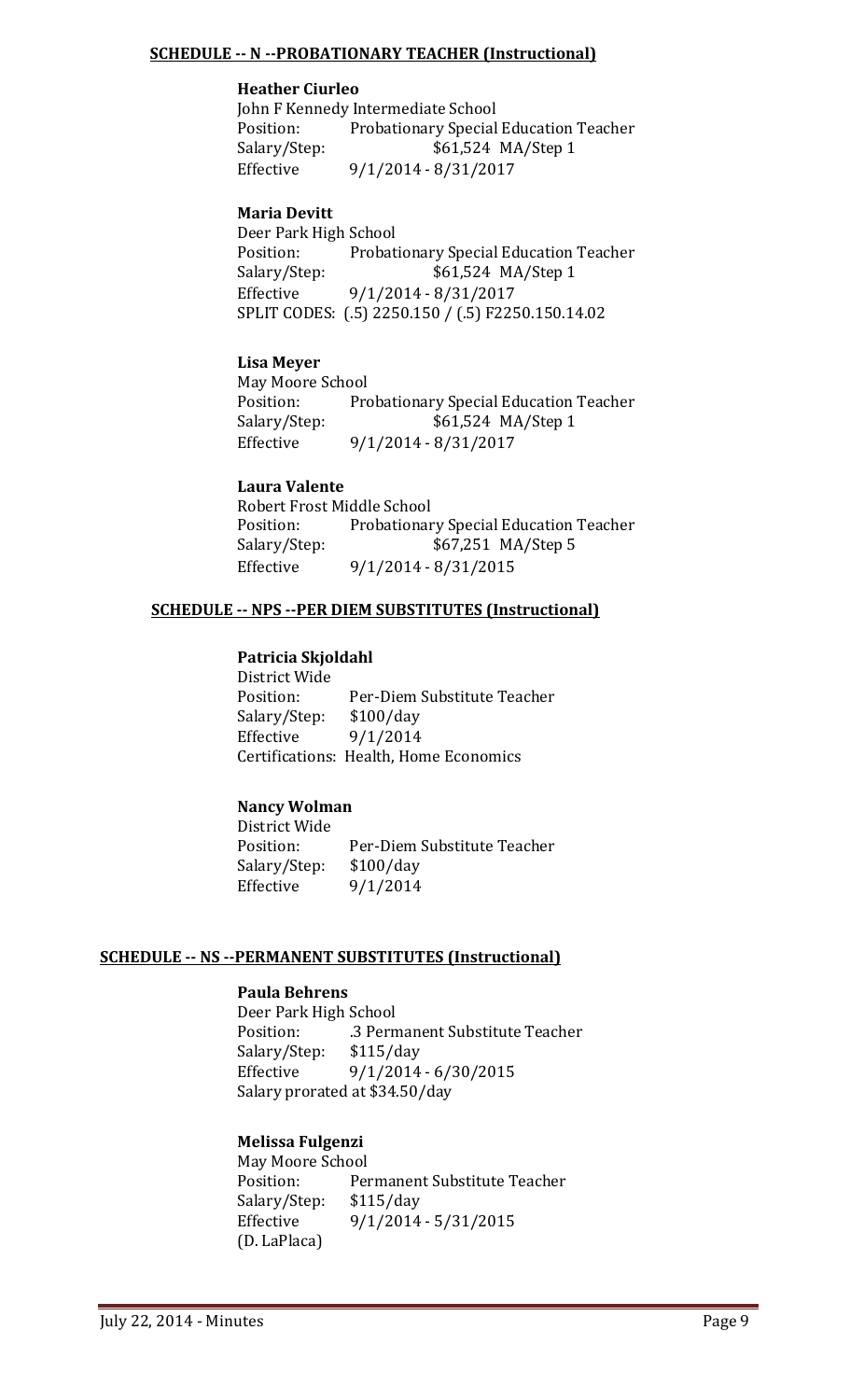## **Colleen Garay**

Deer Park High School .6 Permanent Substitute Teacher<br>\$115/day Salary/Step: Effective 9/1/2014 - 6/30/2014 Salary prorated at \$69/day

## **Victoria Gloe**

John Quincy Adams School<br>Position: Permanent Permanent Substitute Teacher<br>\$115/day Salary/Step:<br>Effective Effective 10/1/2014 - 5/31/2015

#### **Michelle Kwon**

Deer Park High School .6 Permanent Substitute Teacher<br>\$115/day Salary/Step:<br>Effective  $9/1/2014 - 6/30/2015$ Salary prorated at \$69/day

## **Kevin Marner**

Deer Park High School<br>Position: .3 Pern .3 Permanent Substitute Teacher<br>\$115/day Salary/Step: Effective 9/1/2014 - 6/30/2015 Salary prorated at \$34.50/day

#### **Christina O'Hara**

Robert Frost Middle School<br>Position: Permanent ! Permanent Substitute Teacher<br>\$115/day Salary/Step:<br>Effective Effective 10/1/2014 - 5/31/2015

## **Jennifer Paduano**

May Moore School<br>Position: Per Permanent Substitute Teacher<br>\$115/day Salary/Step:<br>Effective Effective 10/1/2014 - 5/31/2015

## **Karyn Phelan**

May Moore School<br>Position: Per Permanent Substitute Teacher<br>\$115/day Salary/Step:<br>Effective Effective 10/1/2014 - 5/31/2015

## **Patricia Skjoldahl**

Deer Park High School<br>Position: Permai Permanent Substitute Teacher<br>\$115/day Salary/Step:<br>Effective Effective 10/1/2014 - 6/30/2015

## **Matthew Spataro**

Deer Park High School<br>Position: .3 Pern .3 Permanent Substitute Teacher<br>\$115/day Salary/Step: Effective 9/1/2014 - 6/30/2015 Salary prorated at \$34.50/day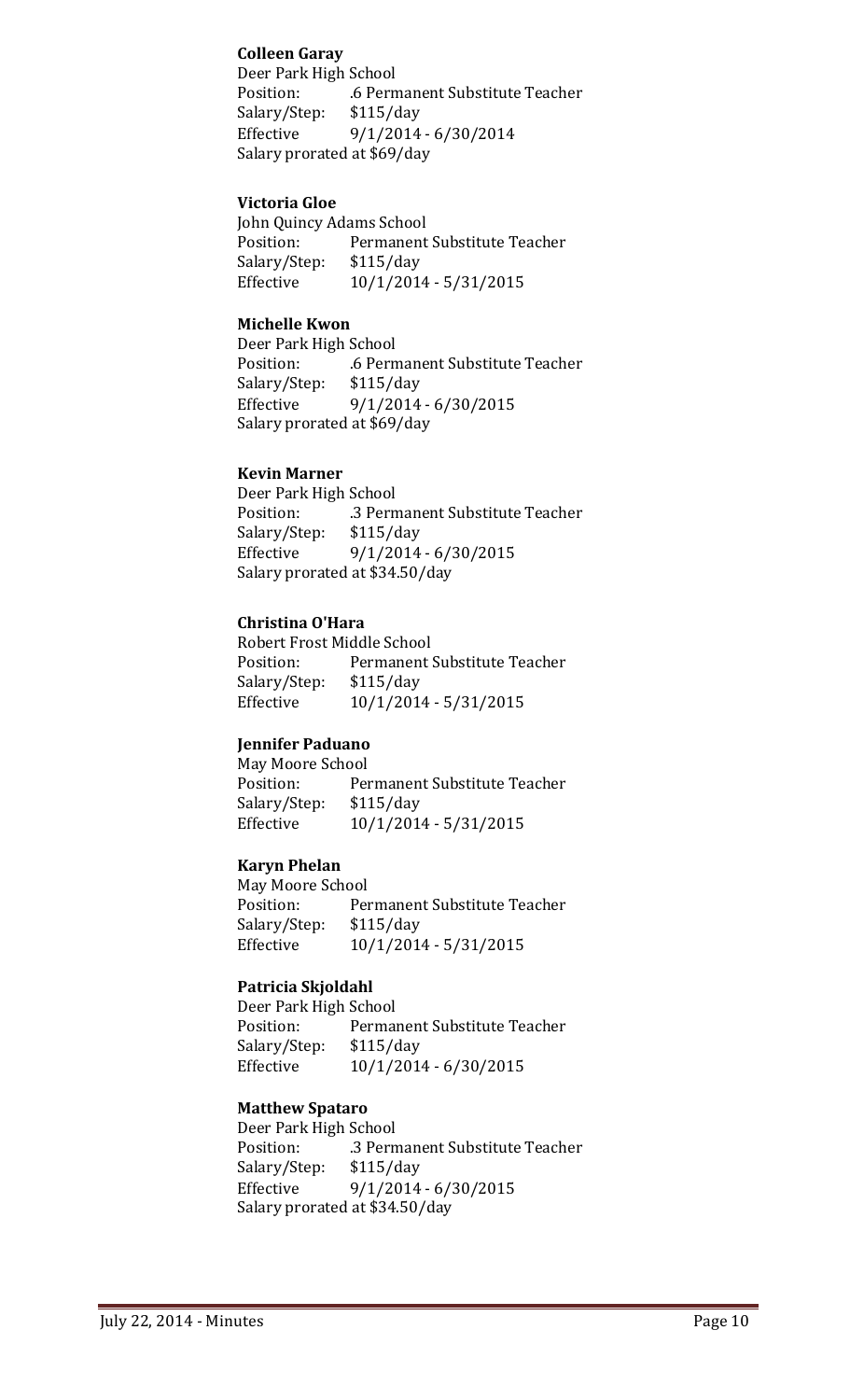#### **Brianne Turner**

John Quincy Adams School<br>Position: Permanent Permanent Substitute Teacher<br>\$115/day Salary/Step:<br>Effective Effective 10/1/2014 - 5/31/2015

#### **SCHEDULE -- NSS --SUMMER SCHOOL APPOINTMENTS (Instructional)**

#### **Maria Adams**

Deer Park High School<br>Position: Regent Regents Review Living Environment Teacher<br>\$66.70/hr Salary/Step:<br>Effective  $8/4/2014 - 8/7/2014$ 4 days/ 2 hrs per day

#### **Thomas Alcabes**

John F Kennedy Intermediate School<br>Position: Summer School Subs Summer School Substitute Teacher<br>\$55.53/hr Salary/Step:<br>Effective Effective 7/7/2014 - 8/15/2014 4 hours/day, 5 days/week as needed

#### **Francis Amendola**

John F Kennedy Intermediate School<br>Position: Virtual Summer Scho Virtual Summer School Science Teacher<br>\$45.29/hr Salary/Step:<br>Effective Effective 7/7/2014 - 8/15/2014

#### **Vincent Amodio**

John F Kennedy Intermediate School<br>Position: Summer School Speci Summer School Special Education Teacher<br>\$6,663.40 Salary/Step:<br>Effective Effective 7/7/2014 - 8/15/2014 4 hours/day, 5 days/week

#### **Angela Baker**

John F Kennedy Intermediate School<br>Position: Summer School Teac Summer School Teaching Assistant<br>\$18.96/hr Salary/Step:<br>Effective Effective 7/7/2014 - 8/15/2014 4 hours/day, 5 days/week

#### **Robin Billings**

John F Kennedy Intermediate School<br>Position: Summer School Teacl Summer School Teaching Assistant<br>\$18.96/hr Salary/Step:<br>Effective Effective 7/7/2014 - 8/15/2014 4 hours/day, 5 days/week

#### **Megan Boccard**

John F Kennedy Intermediate School<br>Position: Summer School ESL Summer School ESL Teacher<br>\$3,792.80 Salary/Step: Effective 7/7/2014 - 7/31/2014 Code from Title 3A LEP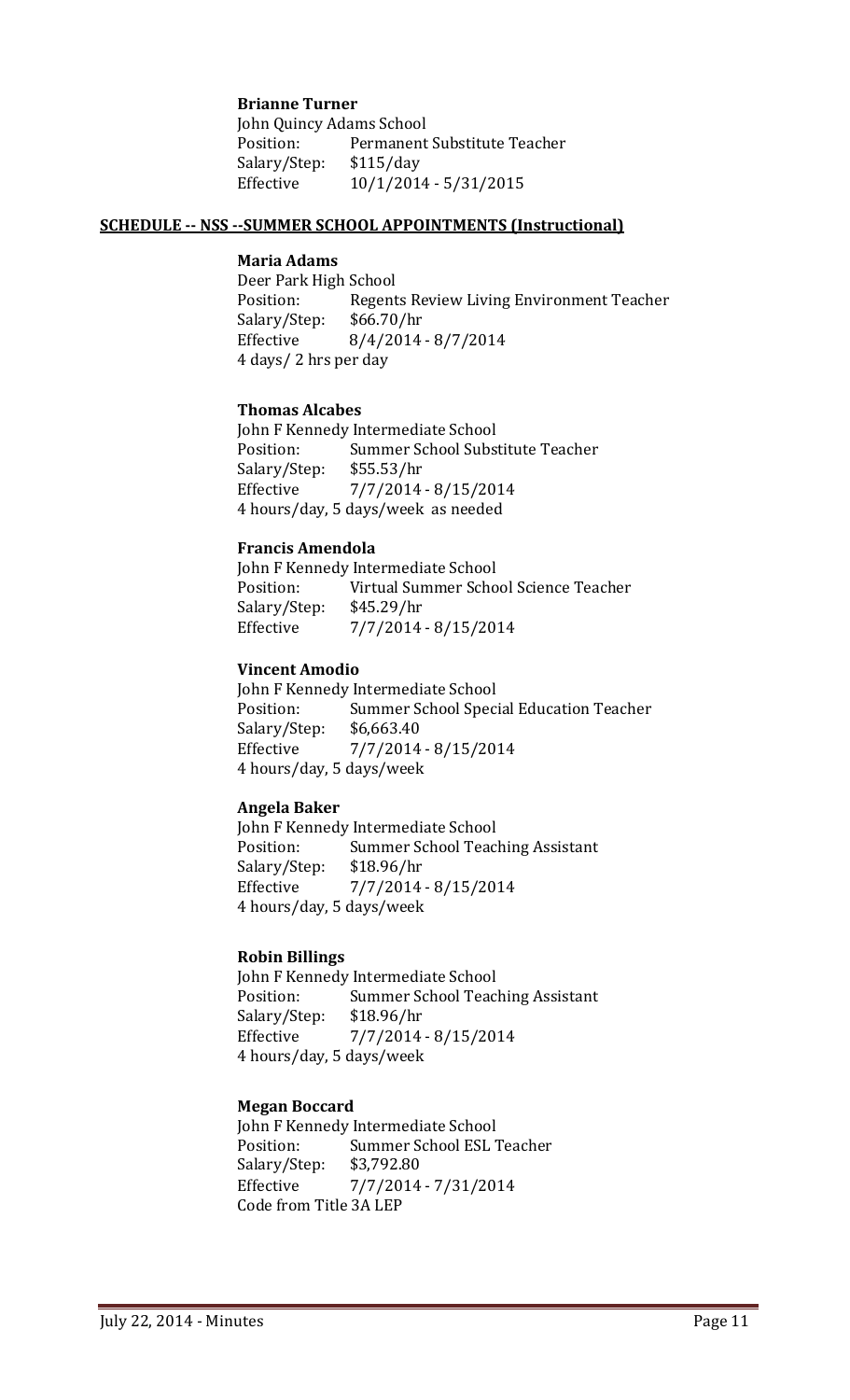## **Rachel Burkel**

John F Kennedy Intermediate School<br>Position: Summer School Spec Summer School Special Education Teacher<br>\$6,663.40 Salary/Step:<br>Effective Effective 7/7/2014 - 8/15/2014 4 hours/day, 5 days/week

#### **Cecilia Caltabellotta**

John F Kennedy Intermediate School<br>Position: Summer School Teac Summer School Teaching Assistant<br>\$18.96/hr Salary/Step:<br>Effective Effective 7/7/2014 - 8/15/2014 4 hours/day, 5 days/week

#### **Joyce Carmen**

John F Kennedy Intermediate School<br>Position: Summer School Subs Summer School Substitute Teaching Assistant<br>\$18.96/hr Salary/Step:<br>Effective Effective 7/7/2014 - 8/15/2014 4 hours/day, 5 days/week (as needed)

#### **Anthony Cinquemani**

John F Kennedy Intermediate School<br>Position: Virtual Summer Scho Virtual Summer School Math Teacher<br>\$45.29/hr Salary/Step: Effective 7/7/2014 - 8/15/2014

#### **Heather Ciurleo**

John F Kennedy Intermediate School<br>Position: Summer School Spec Summer School Special Education Teacher<br>\$6,663.40 Salary/Step:<br>Effective Effective 7/7/2014 - 8/15/2014 4 hours/day, 5 days/week

## **Janet Ciurleo**

John F Kennedy Intermediate School<br>Position: Summer School Teac Summer School Teaching Assistant<br>\$18.96/hr Salary/Step:<br>Effective Effective 7/7/2014 - 8/15/2014 4 hours/day, 5 days/week

#### **Dea Compitello**

John F Kennedy Intermediate School<br>Position: Summer School Teac Summer School Teaching Assistant<br>\$18.96/hr Salary/Step: Effective 7/7/2014 - 8/15/2014 4 hours/day, 5 days/week

#### **Gerard Connor**

John F Kennedy Intermediate School<br>Position: Summer School Teac Summer School Teaching Assistant<br>\$18.96/hr Salary/Step:<br>Effective Effective 7/7/2014 - 8/15/2014 4 hours/day, 5 days/week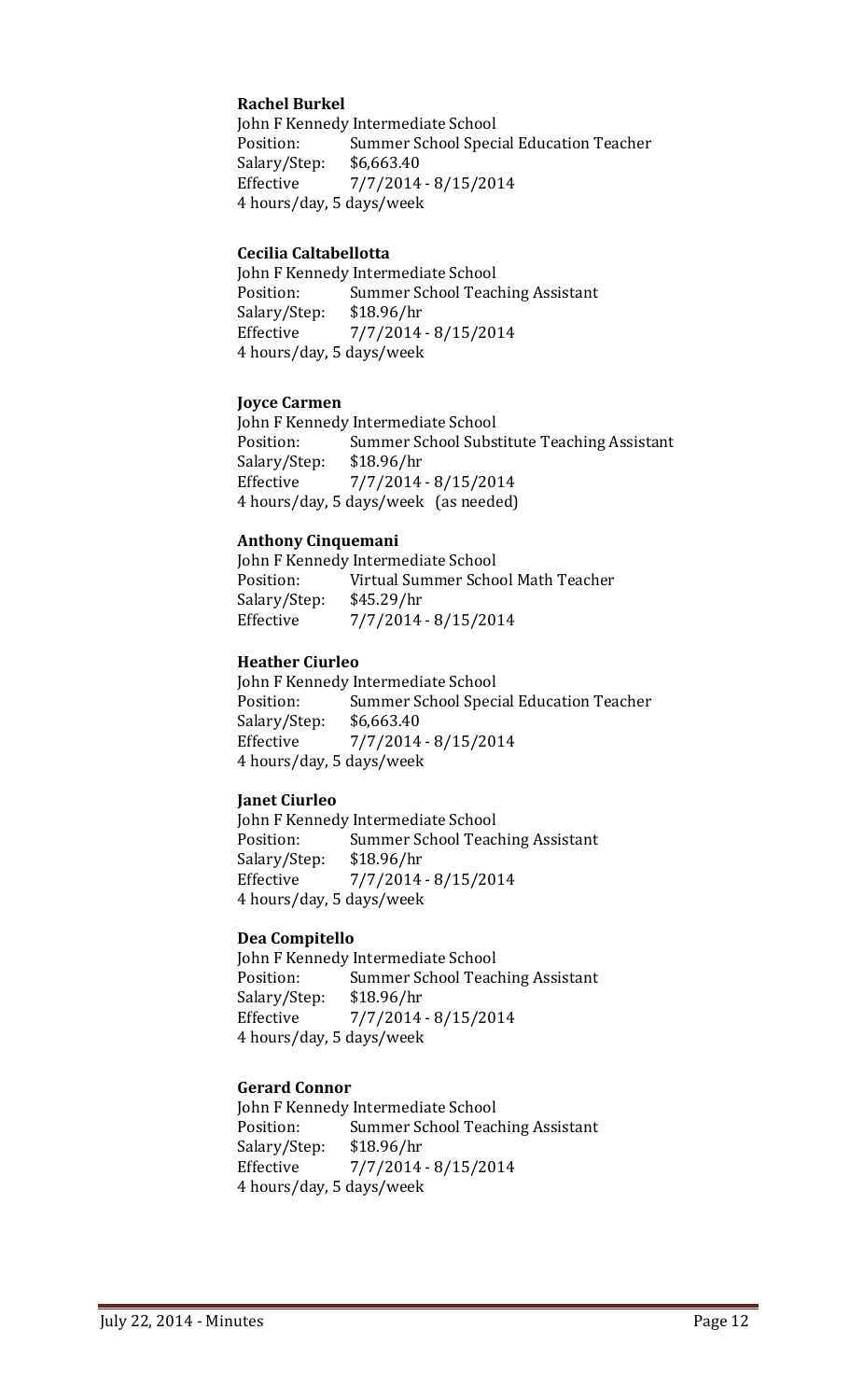## **Rebecca Corbin**

John F Kennedy Intermediate School Position: Summer School ESL Teacher<br>Salary/Step: \$3,792.80 Salary/Step:<br>Effective Effective 7/7/2014 - 7/31/2014 Code from Title 3A LEP

## **Nancy Cordone**

John F Kennedy Intermediate School<br>Position: Summer School Subs Summer School Substitute Teaching Assistant<br>\$18.96/hr Salary/Step:<br>Effective Effective 7/7/2014 - 8/15/2014 4 hours/day, 5 days/week (as needed)

#### **Vivian D'Agostaro**

John F Kennedy Intermediate School<br>Position: Summer School Teac Summer School Teaching Assistant<br>\$18.96/hr Salary/Step:<br>Effective Effective 7/7/2014 - 8/15/2014 4 hours/day, 5 days/week

#### **Lia Demyen**

John F Kennedy Intermediate School<br>Position: Virtual Summer Scho Virtual Summer School Math Teacher<br>\$45.29/hr Salary/Step:<br>Effective Effective 7/7/2014 - 8/15/2014

## **Nancy DePalo**

John F Kennedy Intermediate School<br>Position: Summer School Teac Summer School Teaching Assistant<br>\$18.96/hr Salary/Step: Effective 7/7/2014 - 8/15/2014 4 hours/day, 5 days/week

## **David DePrima**

John F Kennedy Intermediate School<br>Position: Summer School Spec Summer School Special Edcuation Teacher<br>\$6,663.40 Salary/Step:<br>Effective Effective 7/7/2014 - 8/15/2014 4 hours/day, 5 days/week

#### **Laura Dunn**

John F Kennedy Intermediate School<br>Position: Summer School Teac Summer School Teaching Assistant<br>\$18.96/hr Salary/Step:<br>Effective Effective 7/7/2014 - 8/15/2014 4 hours/day, 5 days/week

## **Keith Fasano**

John F Kennedy Intermediate School<br>Position: Summer School Teac Summer School Teaching Assistant<br>\$18.96/hr Salary/Step:<br>Effective Effective 7/7/2014 - 8/15/2014 4 hours/day, 5 days/week

## **Salvatore Finocchiaro**

John F Kennedy Intermediate School<br>Position: Summer School Teac Summer School Teaching Assistant<br>\$18.96/hr Salary/Step:<br>Effective Effective 7/7/2014 - 8/15/2014 4 hours/day, 5 days/week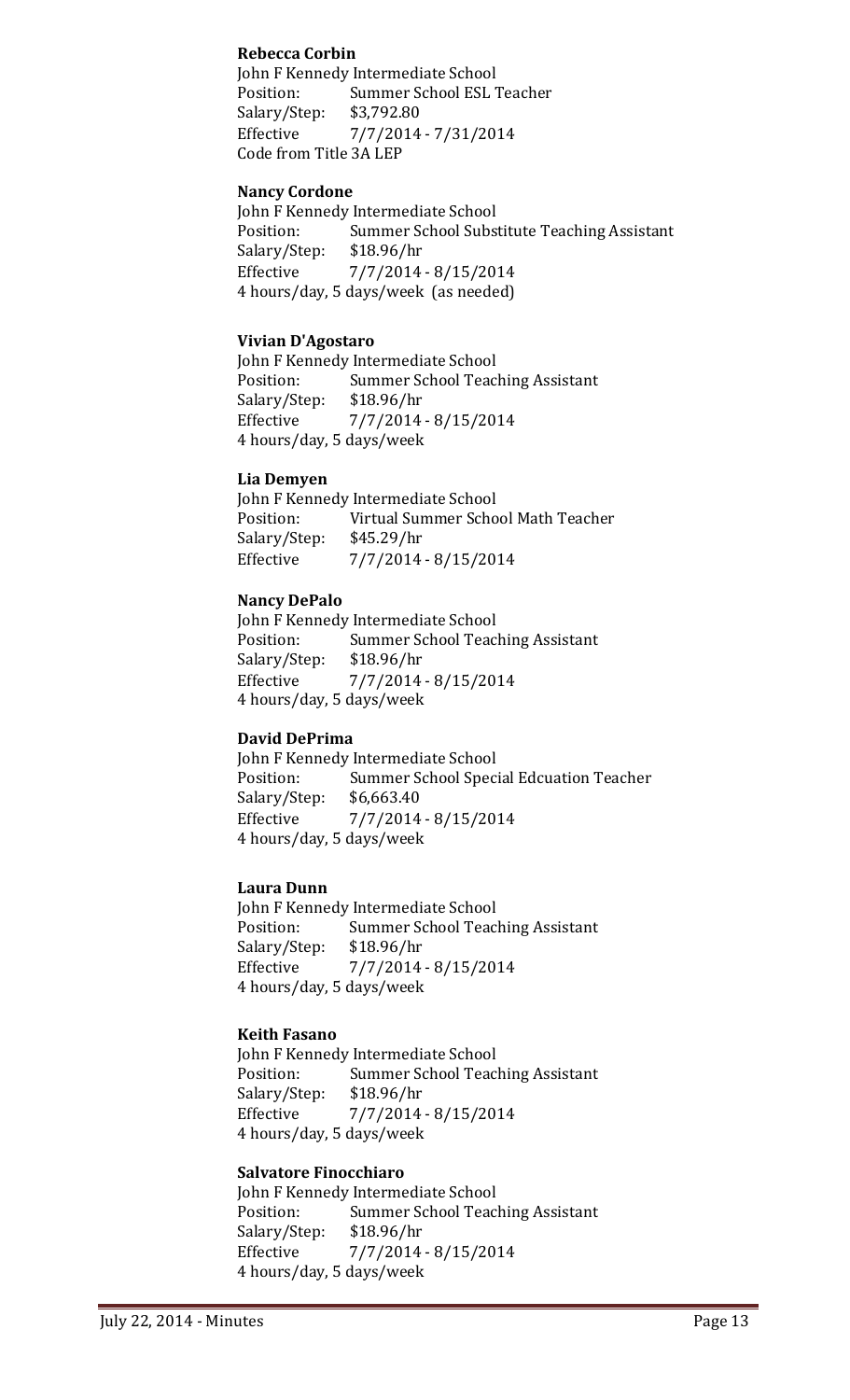## **Michelle Franco**

John F Kennedy Intermediate School Position: Summer School Special Education Teacher<br>Salary/Step: \$6,663.40 Salary/Step:<br>Effective Effective 7/7/2014 - 8/15/2014 4 hours/day, 5 days/week

## **Maria Giammona**

John F Kennedy Intermediate School<br>Position: Summer School Teac Summer School Teaching Assistant<br>\$18.96/hr Salary/Step: Effective 7/7/2014 - 8/15/2014 4 hours/day, 5 days/week

## **Barbara Goemans**

John F Kennedy Intermediate School<br>Position: Summer School Teac Summer School Teaching Assistant<br>\$18.96/hr Salary/Step:<br>Effective Effective 7/7/2014 - 8/15/2014 4 hours/day, 5 days/week

#### **Justin Gutman**

John F Kennedy Intermediate School<br>Position: Virtual Summer Scho Virtual Summer School S.S. & Lab Teacher<br>\$45.29/hr Salary/Step:<br>Effective Effective 7/7/2014 - 8/15/2014

## **Gail Heffernan**

John F Kennedy Intermediate School<br>Position: Summer School Teac Summer School Teaching Assistant<br>\$18.96/hr Salary/Step:<br>Effective Effective 7/7/2014 - 8/15/2014 4 hours/day, 5 days/week

## **James Henry**

Deer Park High School<br>Position: Regent Regents Review Algebra Teacher<br>\$66.70/hr Salary/Step:<br>Effective Effective 7/28/2014 - 8/7/2014 7/28/14-7/31/14 & 8/4/14-8/7/14 (8 days/ 2 hrs per day)

#### **Noemi Herles**

John F Kennedy Intermediate School<br>Position: Summer School Teac Summer School Teaching Assistant Salary/Step: \$18.96/hr Effective 7/7/2014 - 8/15/2014 4 hours/day, 5 days/week

## **Keri Ingleterra**

John F Kennedy Intermediate School<br>Position: Summer School Subs Summer School Substitute Teacher<br>\$55.53/hr Salary/Step:<br>Effective Effective 7/7/2014 - 8/15/2014 4 hours/day, 5 days/week as needed

## **Laurie Johnson**

John F Kennedy Intermediate School<br>Position: Summer School Teac Summer School Teaching Assistant<br>\$18.96/hr Salary/Step:<br>Effective Effective 7/7/2014 - 8/15/2014 4 hours/day, 5 days/week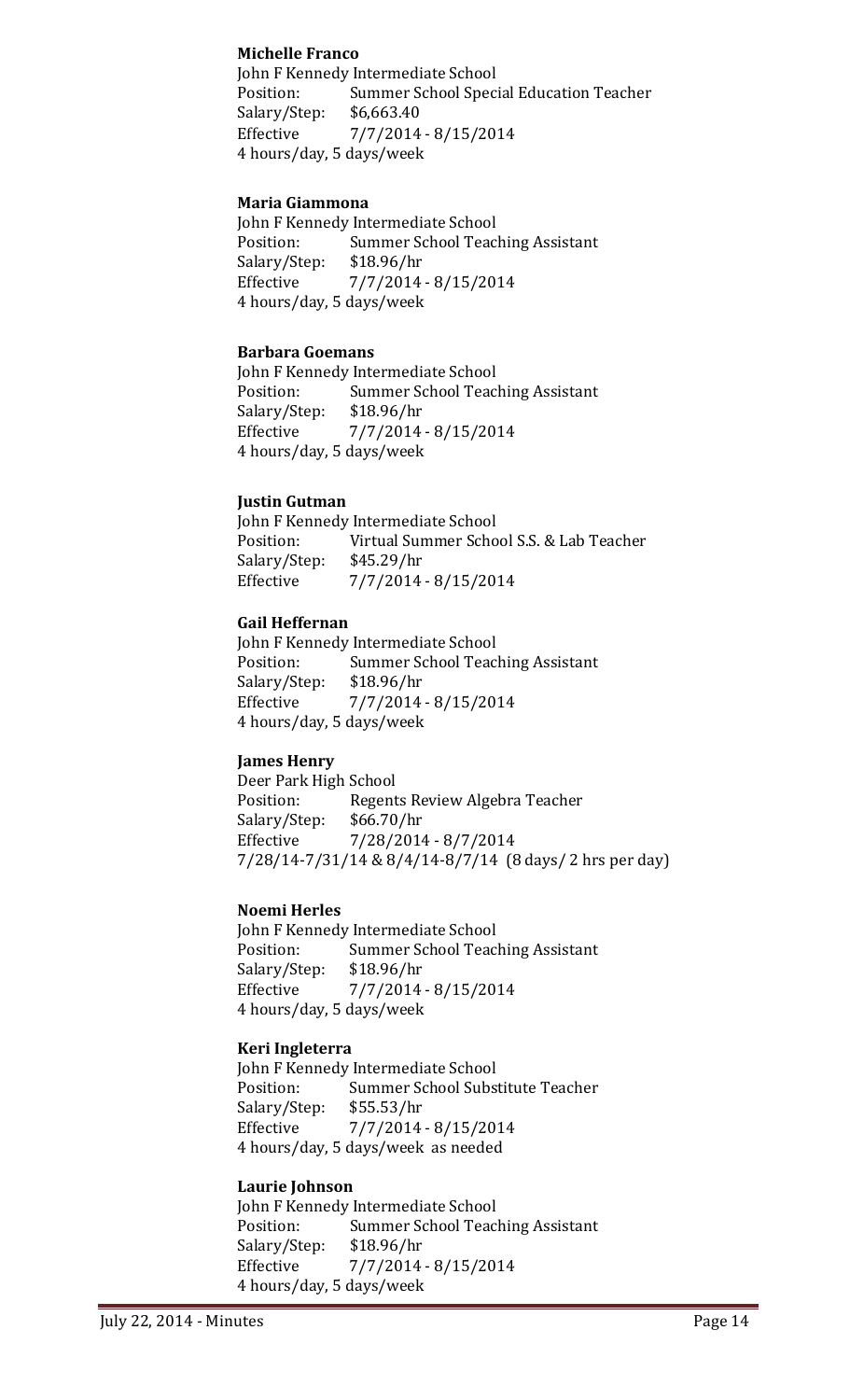## **Edward Johntry**

John F Kennedy Intermediate School<br>Position: Virtual Summer Scho Virtual Summer School ELA Teacher<br>\$45.29/hr Salary/Step:<br>Effective Effective 7/7/2014 - 8/15/2014

## **Cynthia Kercy**

John F Kennedy Intermediate School<br>Position: Summer School Teac Summer School Teachng Assistant<br>\$18.96/hr Salary/Step: Effective 7/7/2014 - 8/15/2014 4 hours/day, 5 days/week

## **Vincent Lomonaco**

Deer Park High School<br>Position: Regent Regents Review Global History Teacher<br>\$66.70/hr Salary/Step:<br>Effective Effective 7/28/2014 - 8/7/2014 7/28/14-7/31/14 & 8/4/14-8/7/14 (8 days/ 2 hrs per day)

#### **Ashley Lovett**

John F Kennedy Intermediate School<br>Position: Summer School ESL Summer School ESL Teacher<br>\$3,792.80 Salary/Step:<br>Effective Effective 7/7/2014 - 7/31/2014 Code from Title 3A Immigrant

#### **Kelly Lyons**

John F Kennedy Intermediate School<br>Position: Summer School Teac Summer School Teachng Assistant<br>\$18.96/hr Salary/Step:<br>Effective  $7/7/2014 - 8/15/2014$ 4 hours/day, 5 days/week

## **Angela Macaluso**

John F Kennedy Intermediate School<br>Position: Summer School Subs Summer School Substitute Teaching Assistant<br>\$18.96/hr Salary/Step:<br>Effective Effective 7/7/2014 - 8/15/2014 4 hours/day, 5 days/week (as needed)

#### **Kevin Marner**

John F Kennedy Intermediate School<br>Position: Virtual Summer Scho Virtual Summer School Physical Education Teacher<br>\$45.29/hr Salary/Step:<br>Effective Effective 7/7/2014 - 8/15/2014

#### **Frank Mastandrea**

John F Kennedy Intermediate School<br>Position: Summer School Teac Summer School Teaching Assistant<br>\$18.96/hr Salary/Step:<br>Effective Effective 7/7/2014 - 8/15/2014 4 hours/day, 5 days/week

#### **Dawn McMullen**

John F Kennedy Intermediate School<br>Position: Summer School Teacl Summer School Teaching Assistant<br>\$18.96/hr Salary/Step: Effective 7/7/2014 - 8/15/2014 4 hours/day, 5 days/week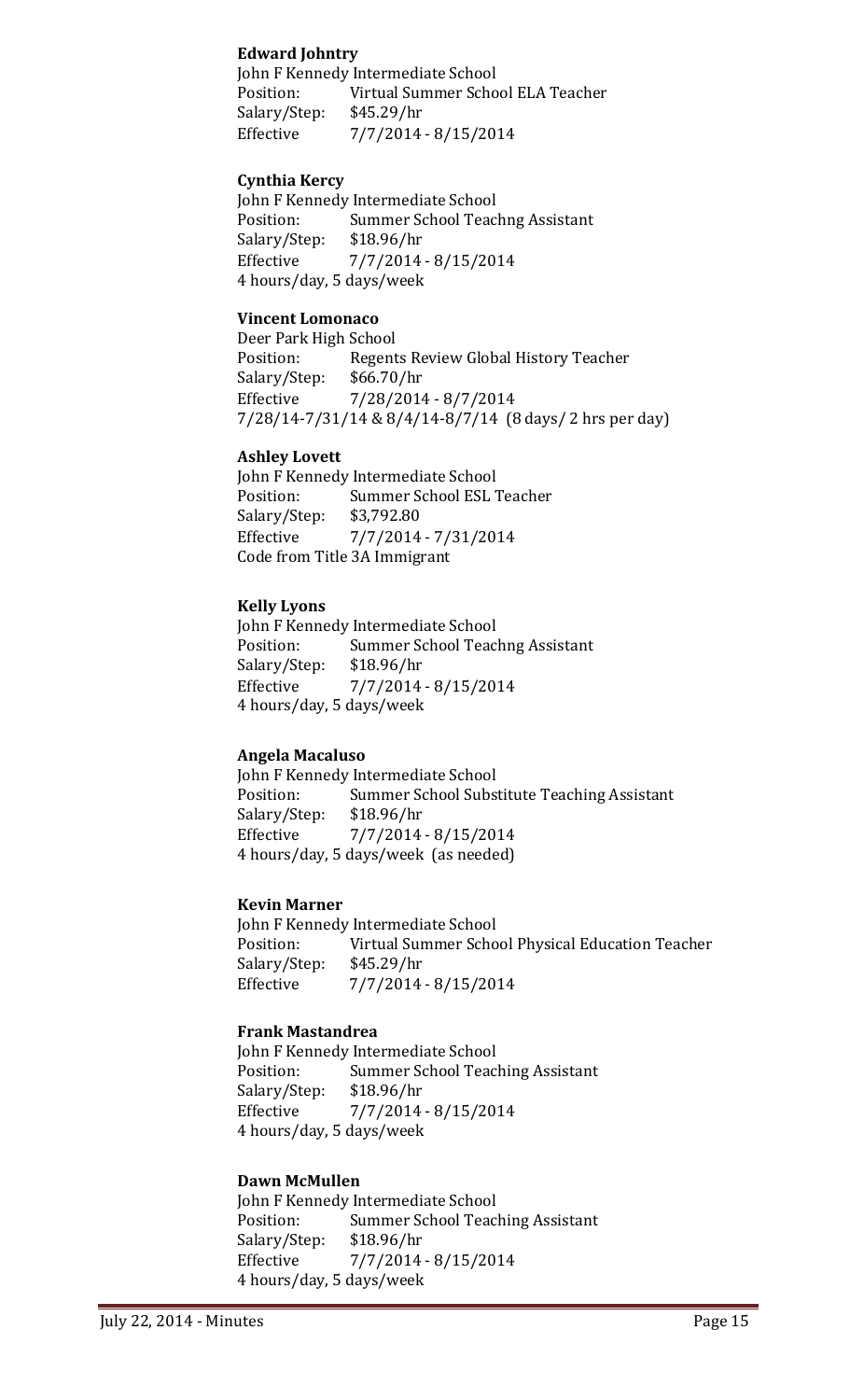## **Alex Mesimeris**

Deer Park High School Position: Regents Review US History Teacher<br>Salary/Step: \$66.70/hr Salary/Step: Effective 8/4/2014 - 8/7/2014 4 days/ 2 hrs per day

## **Jillian Miller**

John F Kennedy Intermediate School<br>Position: Summer School Subs Summer School Substitute Teaching Assistant<br>\$18.96/hr Salary/Step: Effective 7/7/2014 - 8/15/2014 4 hours/day, 5 days/week (as needed)

#### **Vincent Monaco**

John F Kennedy Intermediate School<br>Position: Summer School Teac Summer School Teaching Assistant<br>\$18.96/hr Salary/Step:<br>Effective Effective 7/7/2014 - 8/15/2014 4 hours/day, 5 days/week

#### **Robin Mont**

John F Kennedy Intermediate School<br>Position: Summer School Teac Summer School Teaching Assistant<br>\$18.96/hr Salary/Step:<br>Effective Effective 7/7/2014 - 8/15/2014 4 hours/day, 5 days/week

#### **Dorothy Monteith**

John F Kennedy Intermediate School<br>Position: Summer School Teac Summer School Teaching Assistant<br>\$18.96/hr Salary/Step: Effective 7/7/2014 - 8/15/2014 4 hours/day, 5 days/week

## **Stephanie O'Connell**

John F Kennedy Intermediate School<br>Position: Summer School Spee Summer School Speech Teacher<br>\$6,663.40 Salary/Step:<br>Effective Effective 7/7/2014 - 8/15/2014 4 hours/day, 5 days/week

#### **Joanne Pendzinski**

John F Kennedy Intermediate School<br>Position: Summer School Teac Summer School Teaching Assistant<br>\$18.96/hr Salary/Step:<br>Effective  $7/7/2014 - 8/15/2014$ 4 hours/day, 5 days/week

## **Alyssa Pisani**

John F Kennedy Intermediate School<br>Position: Summer School Teac Summer School Teaching Assistant<br>\$18.96/hr Salary/Step: Effective 7/7/2014 - 8/15/2014 4 hours/day, 5 days/week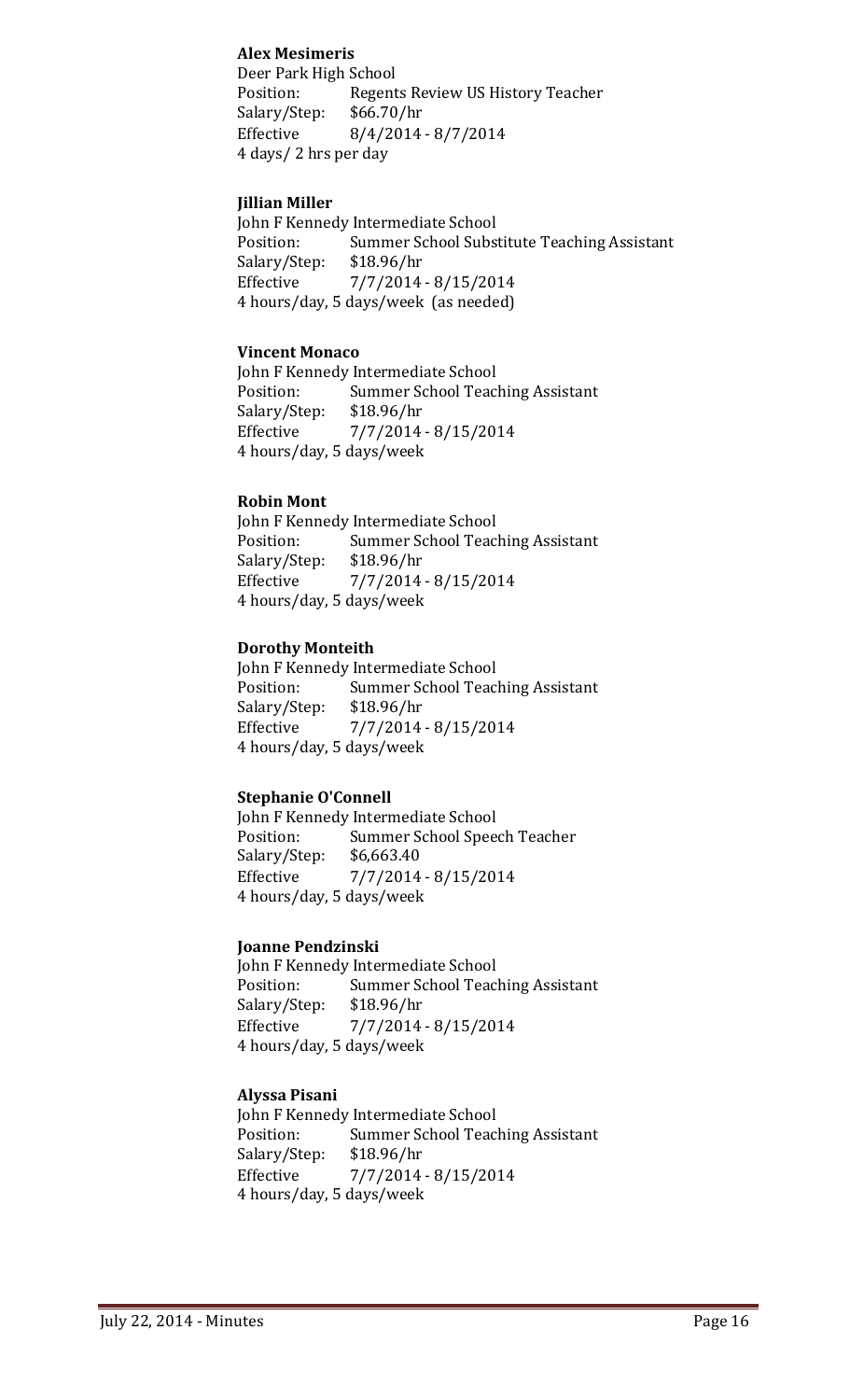#### **Maria Reccardi**

John F Kennedy Intermediate School<br>Position: Summer School Teac Summer School Teaching Assistant<br>\$18.96/hr Salary/Step:<br>Effective Effective 7/7/2014 - 8/15/2014 4 hours/day, 5 days/week

#### **Mary Redden**

John F Kennedy Intermediate School<br>Position: Summer School Spec Summer School Special Education Teacher<br>\$6,663.40 Salary/Step:<br>Effective Effective 7/7/2014 - 8/15/2014 4 hours/day, 5 days/week

#### **Lori Reutzel**

John F Kennedy Intermediate School<br>Position: Summer School Teac Summer School Teaching Assistant<br>\$18.96/hr Salary/Step: Effective 7/7/2014 - 8/15/2014 4 hours/day, 5 days/week

#### **Audrey Schulter**

John F Kennedy Intermediate School<br>Position: Summer School Subs Summer School Substitute Teacher<br>\$55.53/hr Salary/Step:<br>Effective Effective 7/7/2014 - 8/15/2014 4 hours/day, 5 days/week as needed

#### **Bryan Schuster**

John F Kennedy Intermediate School<br>Position: Summer School Subs Summer School Substitute Teaching Assistant<br>\$18.96/hr Salary/Step: Effective 7/7/2014 - 8/15/2014 4 hours/day, 5 days/week (as needed)

## **Phyllis Senia**

John F Kennedy Intermediate School<br>Position: Summer School Lead Summer School Lead Teacher/Supervisor<br>\$6.663.40 Salary/Step:<br>Effective Effective 7/7/2014 - 8/15/2014 4 hours/day, 5 days/week

## **Kristen Small**

Deer Park High School<br>Position: Regent Regents Review Geometry Teacher<br>\$66.70/hr Salary/Step:<br>Effective  $8/4/2014 - 8/7/2014$ 4 days/ 2 hrs per day

#### **Jeremy Smith**

John F Kennedy Intermediate School<br>Position: Summer School Teac Summer School Teaching Assistant<br>\$18.96/hr Salary/Step: Effective 7/7/2014 - 8/15/2014 4 hours/day, 5 days/week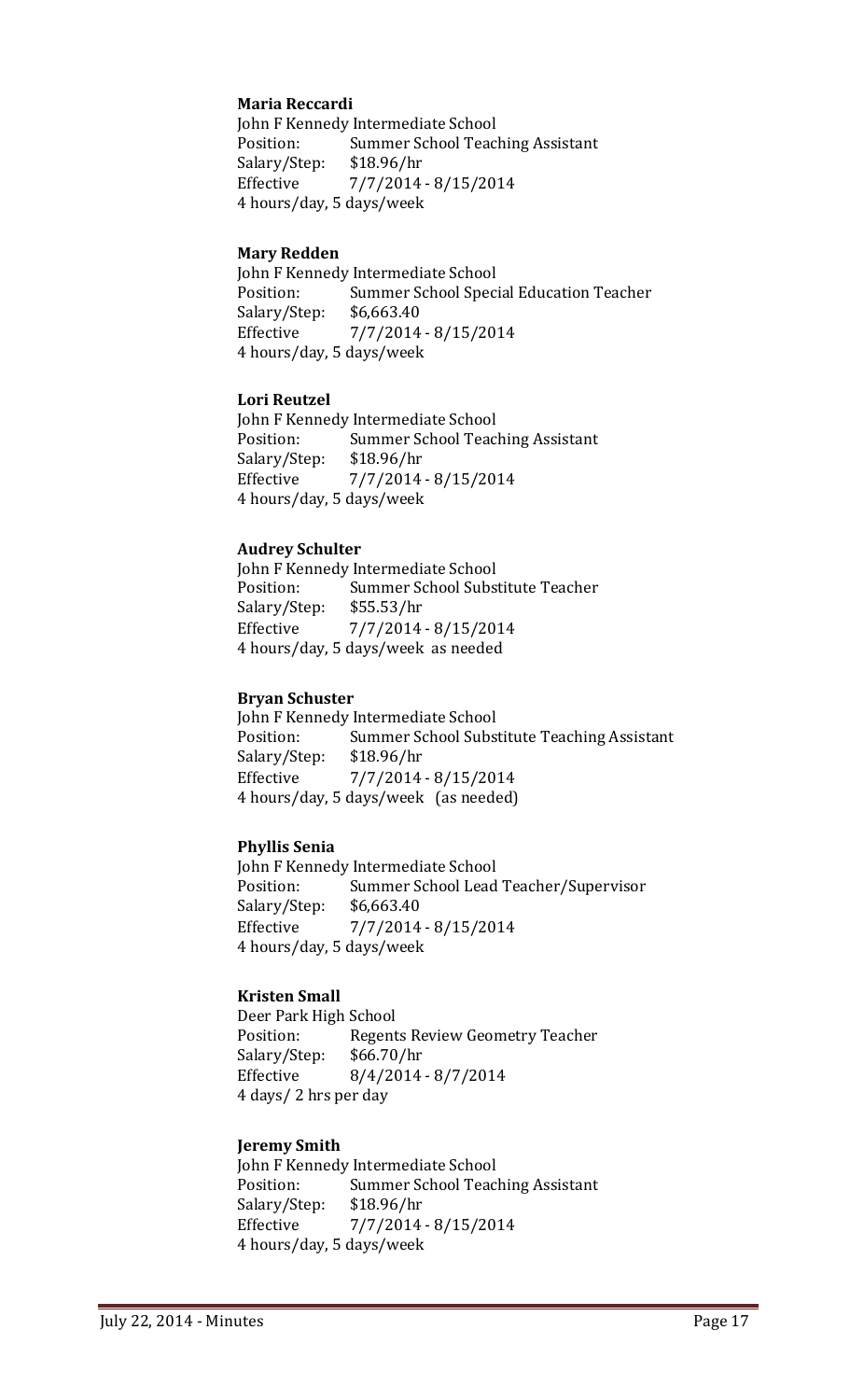## **Christine Sokol**

John F Kennedy Intermediate School<br>Position: Summer School Spee Summer School Speech Teacher<br>\$6,663.40 Salary/Step:<br>Effective Effective 7/7/2014 - 8/15/2014 4 hours/day, 5 days/week

## **Anna Strenta**

John F Kennedy Intermediate School<br>Position: Summer School Teac Summer School Teaching Assistant<br>\$18.96/hr Salary/Step: Effective 7/7/2014 - 8/15/2014 4 hours/day, 5 days/week

## **Lori Sullivan**

John F Kennedy Intermediate School<br>Position: Summer School Teac Summer School Teaching Assistant<br>\$18.96/hr Salary/Step:<br>Effective Effective 7/7/2014 - 8/15/2014 4 hours/day, 5 days/week

#### **Kristin Thompson**

John F Kennedy Intermediate School<br>Position: Summer School Teac Summer School Teaching Assistant<br>\$18.96/hr Salary/Step:<br>Effective Effective 7/7/2014 - 8/15/2014 4 hours/day, 5 days/week

#### **Marie Tortorici**

John F Kennedy Intermediate School<br>Position: Summer School Speci Summer School Special Education Teacher<br>\$6,663.40 Salary/Step:<br>Effective  $7/7/2014 - 8/15/2014$ 4 hours/day, 5 days/week

## **Joseph Verdicchio**

John F Kennedy Intermediate School<br>Position: Summer School Teac Summer School Teaching Assistant<br>\$18.96/hr Salary/Step:<br>Effective Effective 7/7/2014 - 8/15/2014 4 hours/day, 5 days/week

#### **Linda Zimmerly**

John F Kennedy Intermediate School<br>Position: Summer School Teac Summer School Teaching Assistant<br>\$18.96/hr Salary/Step:<br>Effective  $7/7/2014 - 8/15/2014$ 4 hours/day, 5 days/week

#### **SCHEDULE -- O --RESIGNATIONS / RETIREMENTS / REMOVALS / TERMINATIONS (Instructional)**

**Lisa Coach** Deer Park High School<br>Position: ... 1 Busir .1 Business Teacher Salary/Step: Effective 6/30/2014 Resignation. No outstanding obligation to the district.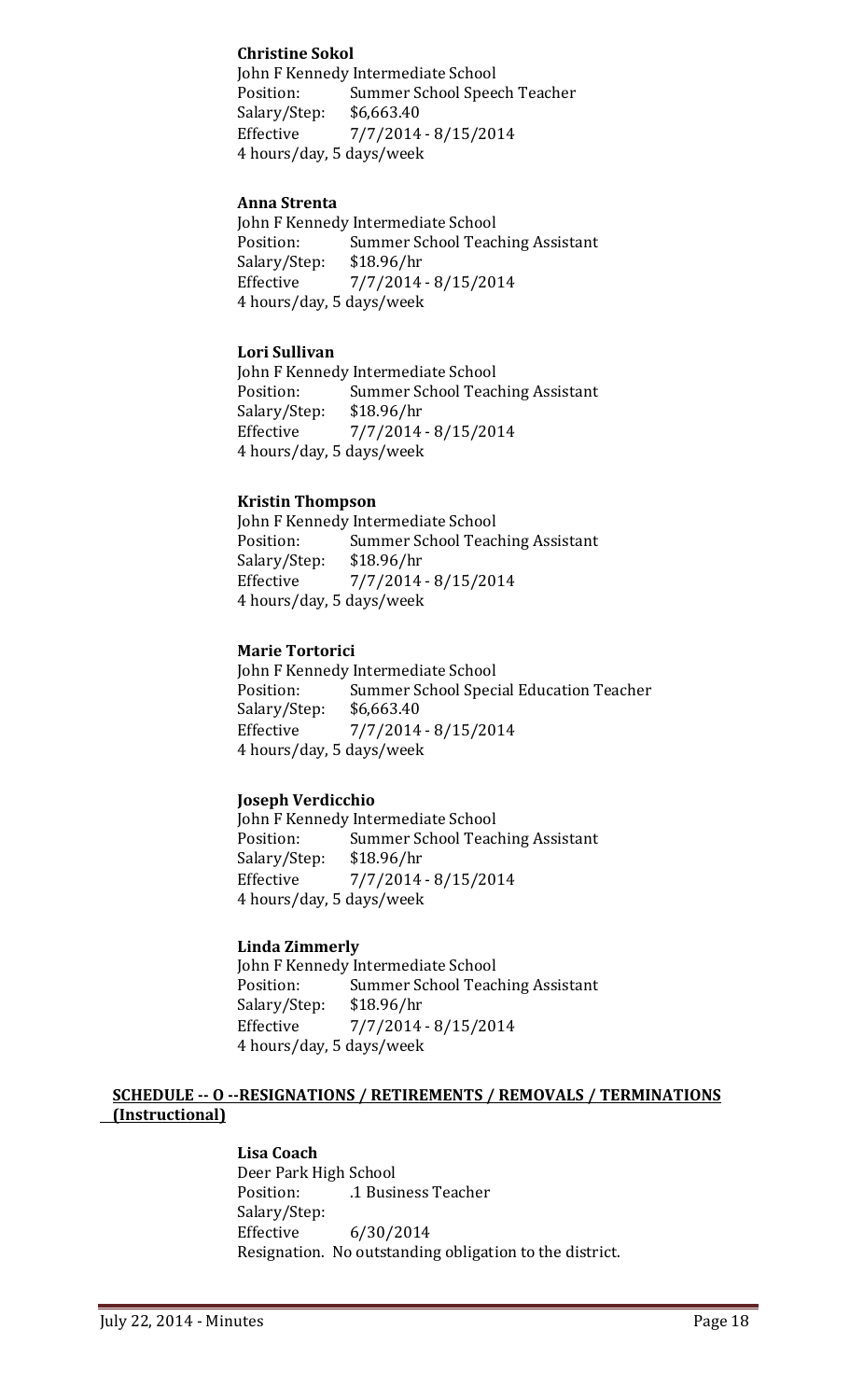## **Alexandra Coutrier**

May Moore School<br>Position: Tea **Teaching Assistant** Salary/Step:<br>Effective  $9/1/2014$ Resignation. No outstanding obligation to the district.

## **Kathleen Millis**

May Moore School<br>Position: Soo Social Worker Salary/Step:<br>Effective Effective 7/22/2014 Resignation

## **Christina Pellechia**

District Wide Per-Diem Substitute Teacher Salary/Step:<br>Effective Effective 6/30/2014 Termination. No outstanding obligation to the district.

## **Kristin Prochilo**

Deer Park High School<br>Position: Math T Math Teacher Salary/Step:<br>Effective  $6/30/2014$ Resignation. No outstanding obligation to the district.

## **SCHEDULE -- Q --LEAVES OF ABSENCE (Instructional)**

#### **Christine Criscione**

John Quincy Adams School<br>Position: Principal Principal Salary/Step:<br>Effective Effective 7/11/2014 - 7/25/2014 Paid Medical LOA (FMLA)

## **Alicia Konecny**

May Moore School<br>Position: Pri Principal Salary/Step:<br>Effective Effective 8/27/2014 - 10/3/2014 Paid Maternity LOA (FMLA)

## **Deana LaPlaca**

May Moore School<br>Position: Ele **Elementary Teacher** Salary/Step:<br>Effective Effective 9/1/2014 - 10/3/2014 Paid Maternity LOA (FMLA)

## **Kara Micucci**

Deer Park High School<br>Position: Psycho Psychologist Salary/Step:<br>Effective Effective 10/3/2014 - 11/14/2014 Paid Maternity LOA (FMLA)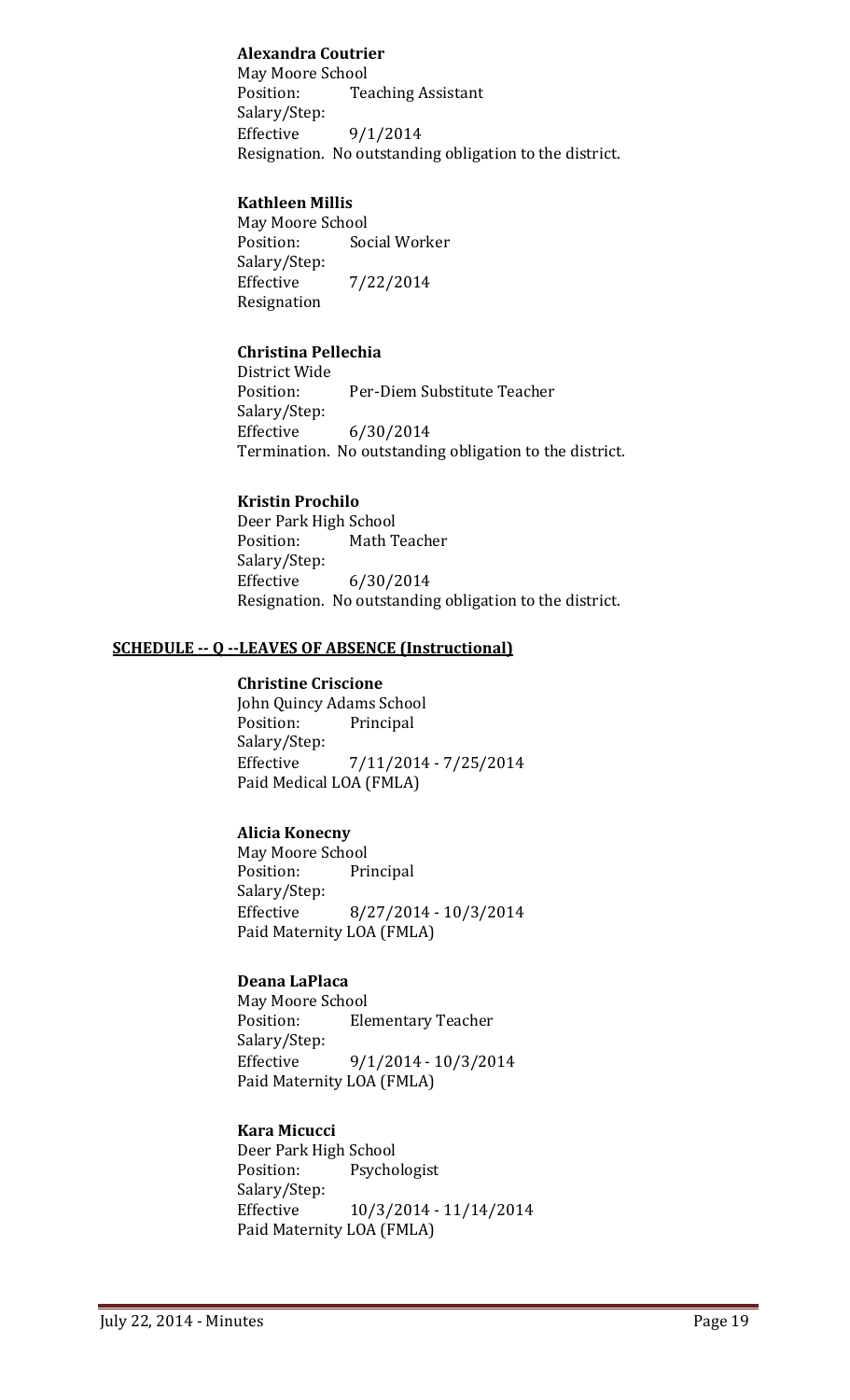## **SCHEDULE -- TR --TRANSFERS (Instructional)**

## **Lindsay Baudier**

Deer Park High School<br>Position: Social S Social Studies Teacher Salary/Step:  $9/1/2014$ Transfer from RF to HS (expertise needed at HS)

## **Paula Behrens**

Deer Park High School Family & Consumer Science Salary/Step:  $9/1/2014$ Transfer RF to HS (reduced to part-time and transferred to eliminate need for traveling between schools within the department)

## **Jason Bond**

John F Kennedy Intermediate School<br>Position: Flementary Teacher **Elementary Teacher** Salary/Step:  $9/1/2014$ Transfer from RF to JFK (reduction in 6th grade enrollment)

## **Joseph Bottino**

John Quincy Adams School<br>Position: Elementary **Elementary Teacher** Salary/Step:  $9/1/2014$ Transfer from MM to JQA (reduction in Pre-K section at MM)

## **Darrel Clark**

John F Kennedy Intermediate School<br>Position: Teaching Assistant **Teaching Assistant** Salary/Step: Effective  $9/1/2014$ Transfer from Washington to JFK School

## **Eve Deitch**

Deer Park High School Librarian Salary/Step:<br>Effective  $9/1/2014$ Transfer from MM/JQA to HS (reinstated to 1.0 due to retirement of colleague and expertise needed at HS)

## **Daniel Higgins**

John F Kennedy Intermediate School<br>Position: Flementary Teacher **Elementary Teacher** Salary/Step: 9/1/2014 Transfer from JQA to JFK (decrease in JQA elementary grade 2 sections, increase JFK grade 3

## **Susan Horowitz**

Robert Frost Middle School<br>Position: Family & Co Family & Consumer Science Salary/Step:<br>Effective Effective 9/1/2014 Transfer from HS to RF (expertise needed at RF)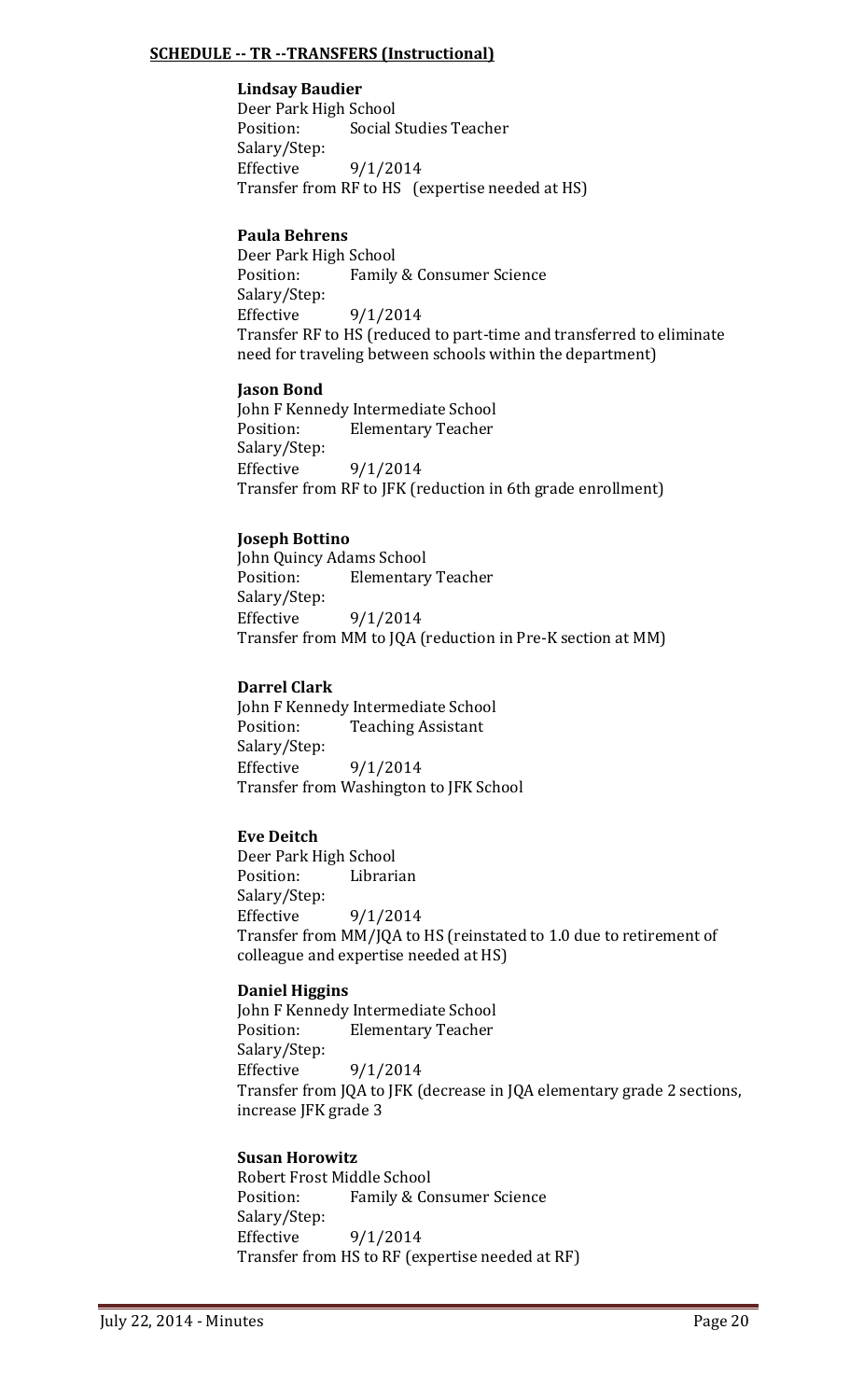## **Lisa Leichert**

John F Kennedy Intermediate School Position: Reading Teacher Salary/Step: Effective  $9/1/2014$ Transfer from HS/JFK to JFK

## **Karen Linkletter**

May Moore School<br>Position: Ele **Elementary Teacher** Salary/Step: Effective  $9/1/2014$ Transfer from JQA to MM (increase in 2nd grade section)

## **Kristen Lombardo**

May Moore School<br>Position: Mu Music Teacher Salary/Step:<br>Effective  $9/1/2014$ Transfer from HS to MM/JFK (better suited for elementary music program)

## **Catherine Lubrano**

Deer Park High School<br>Position: Music Music Teacher Salary/Step: Effective  $9/1/2014$ Transfer from MM/JFK to HS (expertise needed for HS music program)

## **Michael Tierney**

Robert Frost Middle School<br>Position: Social Studie **Social Studies Teacher** Salary/Step: Effective 9/1/2014 Transfer from HS to RF (expertise suited for middle school level)

## **SCHEDULE -- TTPA --TEMPORARY ASSIGNMENT (Instructional)**

## **Thomas Alcabes**

District Wide ABA Home Provider<br>\$50/hr Salary/Step:<br>Effective  $9/1/2014 - 6/30/2015$ 

## **Joyce Carmen**

District Wide ABA Home Provider<br>\$25/hr Salary/Step:<br>Effective  $9/1/2014 - 6/30/2015$ 

## **Heather Ciurleo**

| District Wide |                          |
|---------------|--------------------------|
| Position:     | <b>ABA Home Provider</b> |
| Salary/Step:  | \$50/hr                  |
| Effective     | $9/1/2014 - 6/30/2015$   |
|               |                          |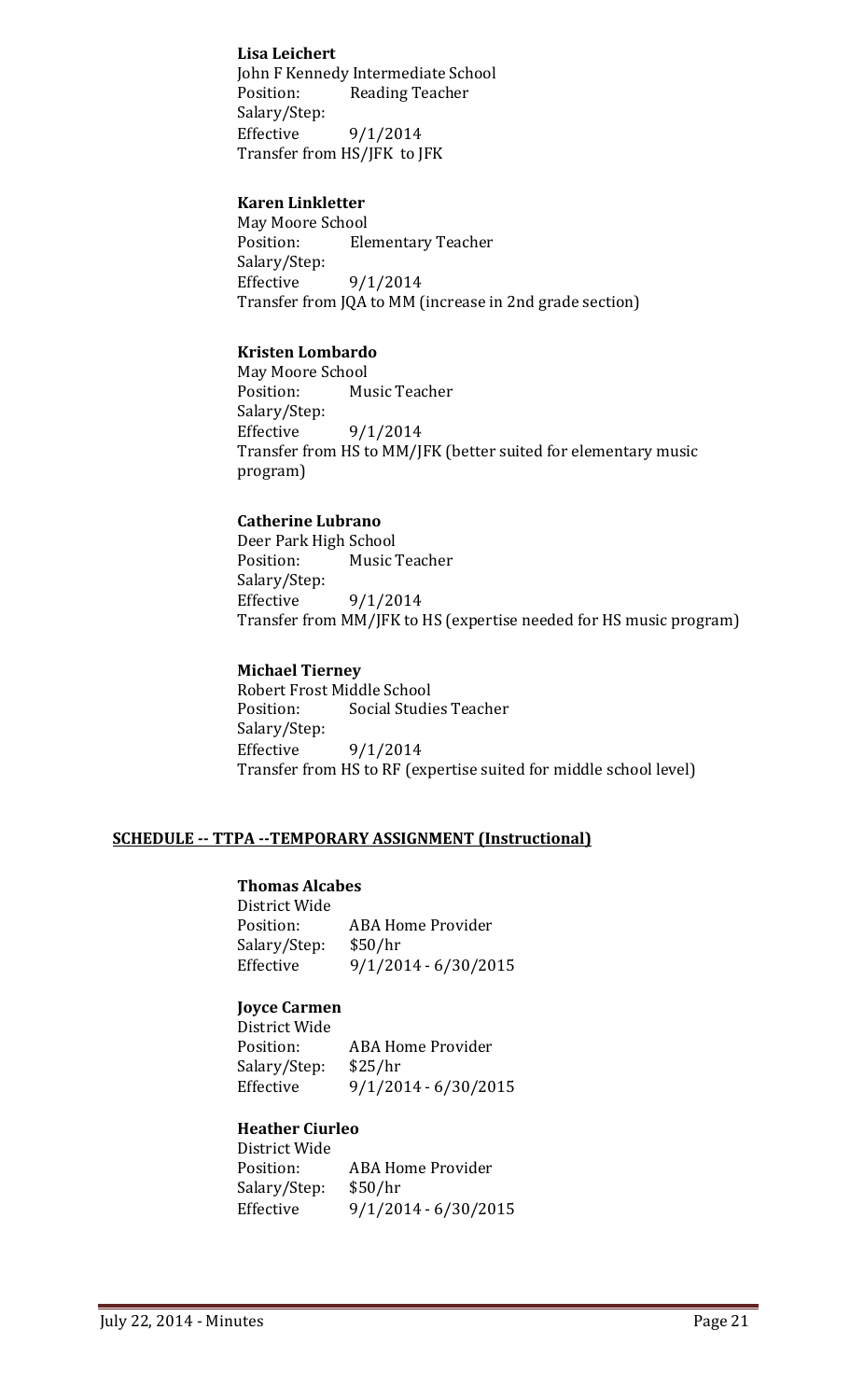## **John Colford**

District Wide ABA Home Provider Salary/Step: \$50/hr<br>Effective 9/1/20 Effective 9/1/2014 - 6/30/2015

#### **Salvatore Finocchiaro**

District Wide ABA Home Provider<br>\$25/hr Salary/Step:<br>Effective Effective 9/1/2014 - 6/30/2015

#### **Michelle Franco**

| District Wide |                          |
|---------------|--------------------------|
| Position:     | <b>ABA Home Provider</b> |
| Salary/Step:  | \$50/hr                  |
| Effective     | $9/1/2014 - 6/30/2015$   |

## **Gail Heffernan**

| District Wide |                        |
|---------------|------------------------|
| Position:     | ABA Home Provider      |
| Salary/Step:  | \$25/hr                |
| Effective     | $9/1/2014 - 6/30/2015$ |

## **Noemi Herles**

| NUCHII HELIES |                        |
|---------------|------------------------|
| District Wide |                        |
| Position:     | ABA Home Provider      |
| Salary/Step:  | \$25/hr                |
| Effective     | $9/1/2014 - 6/30/2015$ |
|               |                        |

## **Cynthia Kercy**

| District Wide |                        |
|---------------|------------------------|
| Position:     | ABA Home Provider      |
| Salary/Step:  | \$25/hr                |
| Effective     | $9/1/2014 - 6/30/2015$ |
|               |                        |

#### **Joanne King**

| District Wide |                          |
|---------------|--------------------------|
| Position:     | <b>ABA Home Provider</b> |
| Salary/Step:  | \$50/hr                  |
| Effective     | $9/1/2014 - 6/30/2015$   |
|               |                          |

## **Kelly Lyons**

| -----, --, --- |                        |
|----------------|------------------------|
| District Wide  |                        |
| Position:      | ABA Home Provider      |
| Salary/Step:   | \$25/hr                |
| Effective      | $9/1/2014 - 6/30/2015$ |
|                |                        |

## **Vincent Monaco**

| <u>VIIILLIIL MUIILLU</u> |                          |
|--------------------------|--------------------------|
| District Wide            |                          |
| Position:                | <b>ABA Home Provider</b> |
| Salary/Step:             | \$25/hr                  |
| Effective                | $9/1/2014 - 6/30/2015$   |
|                          |                          |

#### **Robin Mont** District Wide

| <b>DISLILLE VYIUC</b> |                        |
|-----------------------|------------------------|
| Position:             | ABA Home Provider      |
| Salary/Step:          | \$25/hr                |
| Effective             | $9/1/2014 - 6/30/2015$ |
|                       |                        |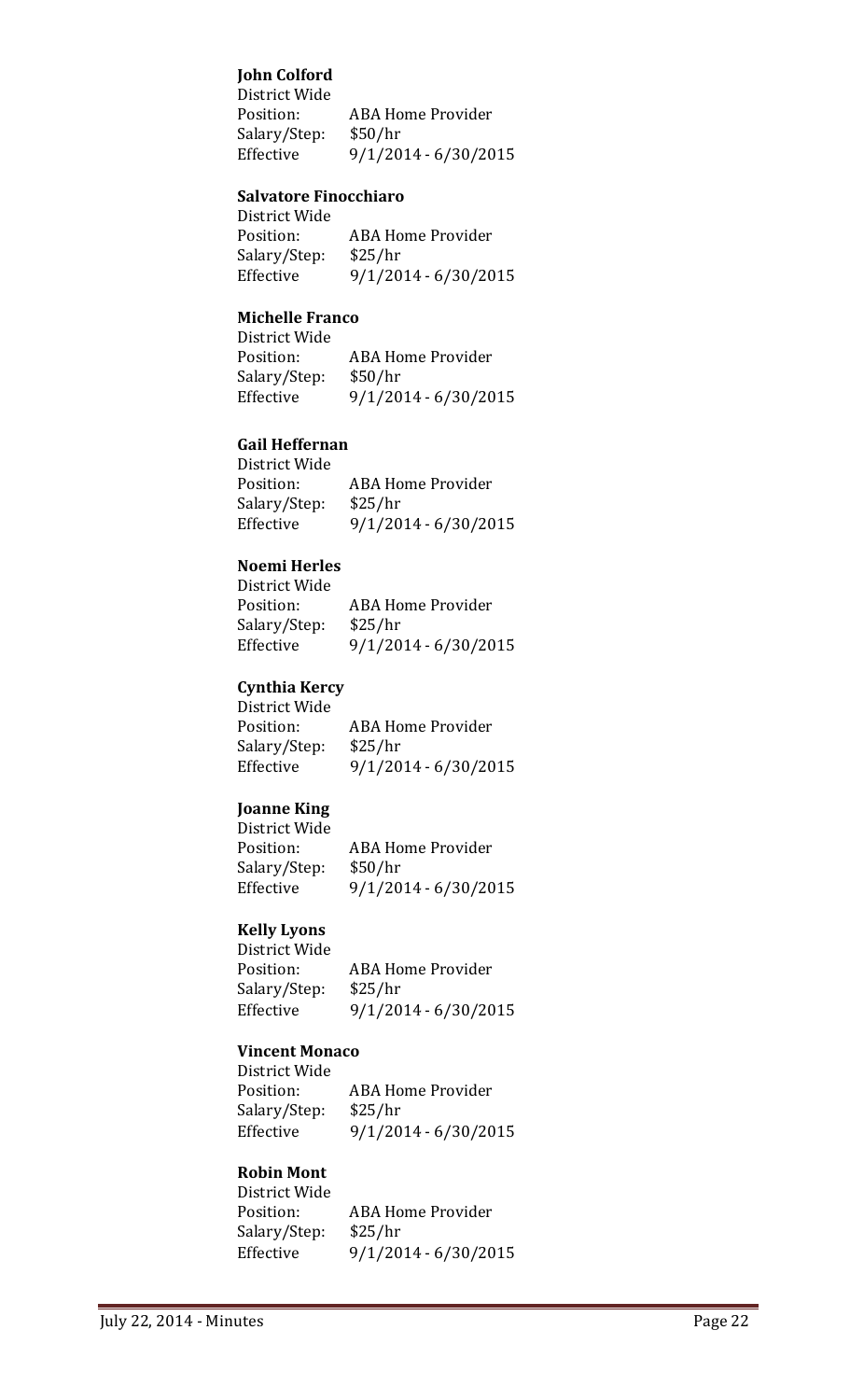## **Alyssa Pisani**

District Wide ABA Home Provider Salary/Step: \$25/hr<br>Effective 9/1/20 Effective 9/1/2014 - 6/30/2015

## **Maria Reccardi**

| District Wide |                        |
|---------------|------------------------|
| Position:     | ABA Home Provider      |
| Salary/Step:  | \$25/hr                |
| Effective     | $9/1/2014 - 6/30/2015$ |
|               |                        |

## **Bryan Schuster**

| DI YAII JUILUSTUI |                          |
|-------------------|--------------------------|
| District Wide     |                          |
| Position:         | <b>ABA Home Provider</b> |
| Salary/Step:      | \$25/hr                  |
| Effective         | $9/1/2014 - 6/30/2015$   |
|                   |                          |

## **Jeremy Smith**

| Jereniy Shinti |                          |
|----------------|--------------------------|
| District Wide  |                          |
| Position:      | <b>ABA Home Provider</b> |
| Salary/Step:   | \$25/hr                  |
| Effective      | $9/1/2014 - 6/30/2015$   |
|                |                          |

## **Lori Sullivan**

| District Wide |                          |
|---------------|--------------------------|
| Position:     | <b>ABA Home Provider</b> |
| Salary/Step:  | \$50/hr                  |
| Effective     | $9/1/2014 - 6/30/2015$   |

### **Kristen Thompson**

| <b>ABA Home Provider</b> |
|--------------------------|
| \$50/hr                  |
| $9/1/2014 - 6/30/2015$   |
|                          |

#### **Suzanne Wright**

| District Wide |                          |
|---------------|--------------------------|
| Position:     | <b>ABA Home Provider</b> |
| Salary/Step:  | \$25/hr                  |
| Effective     | $9/1/2014 - 6/30/2015$   |
|               |                          |

#### **Linda Zimmerly** District Wide

| <b>ABA Home Provider</b> |
|--------------------------|
| \$50/hr                  |
| $9/1/2014 - 6/30/2015$   |
|                          |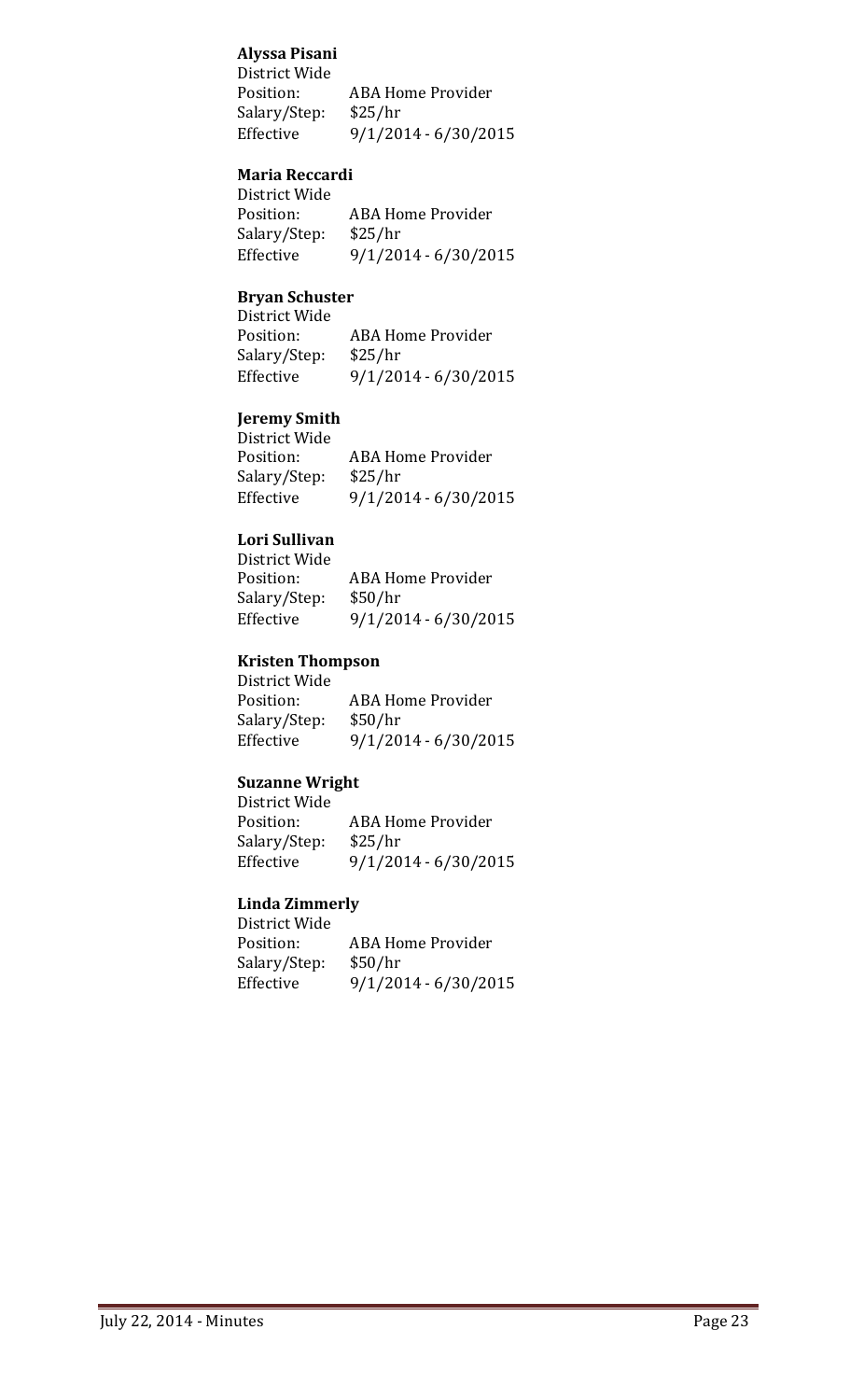## **SCHEDULE 14/BP-753 – SCHEDULES OF BILLS PAYABLE**

| Daily Check                        |           |                |
|------------------------------------|-----------|----------------|
| *WORKERS' COMP.<br>Register        | 6/13/2014 | \$9,808.69     |
| <i><b>*CAPITAL FUND</b></i><br>#17 | 6/26/2014 | \$9,365.24     |
| *SCHOOL LUNCH<br>#18               | 6/26/2014 | \$121,450.73   |
| *FEDERAL FUND<br># 27              | 6/26/2014 | \$127,309.32   |
| *GENERAL FUND<br># 51              | 6/26/2014 | \$1,003,096.49 |
| *TRUST & AGENCY<br>#12             | 6/30/2014 | \$4,231,495.02 |
| *MEDICARE REIMB.<br># 52           | 6/30/2014 | \$162,633.30   |
| *FEDERAL FUND<br>#28               | 6/30/2014 | \$1,674.76     |
| #49<br><i><b>*GENERAL FUND</b></i> | 6/30/2014 | \$817,081.17   |
| *GENERAL FUND<br># 53              | 6/30/2014 | \$214,044.12   |
| Daily Check                        |           |                |
| *WORKERS' COMP.<br>Register        | 6/30/2014 | \$1,944.09     |
| Daily Check                        |           |                |
| *WORKERS' COMP.<br>Register        | 6/30/2014 | \$587.21       |
| Daily Check                        |           |                |
| *WORKERS' COMP.<br>Register        | 6/30/2014 | \$10,204.46    |
| Daily Check                        |           |                |
| *WORKERS' COMP.<br>Register        | 7/2/2014  | \$1,622.13     |
| Daily Check                        |           |                |
| *WORKERS' COMP.<br>Register        | 7/3/2014  | \$436.37       |

## **SCHEDULE 14-E-377– EXPLANATION OF BUDGETARY TRANSFERS #T25, T1, T2**

## **SCHEDULES 14-F-252 & 253 - CONTRACT REPORTS**

## **SCHEDULE 7-H-14 – HOME TEACHING (regular & special)** (confidential)

## **SCHEDULE 7-SE-14 – COMMITTEE RECOMMENDATIONS**  (confidential**)**

**RECEIPT** *Upon a motion by Mr. Rooney, seconded by Mrs. Rosales,*  **OF** *the Board of Education unanimously approved the following* **SCHEDULES** *receipt of schedules collectively:*

## **SCHEDULE 14-A-423 – TREASURER's REPORT**

| Statement of Revenues* - | General Fund -<br>June<br>Federal Fund -<br>June<br>School Lunch Fund -<br>June |
|--------------------------|---------------------------------------------------------------------------------|
| Treasurer's Report       | June                                                                            |
| Cash Flow -              | June                                                                            |
| Claims Audit Report -    | June 1, 2014 - June 30, 2014                                                    |